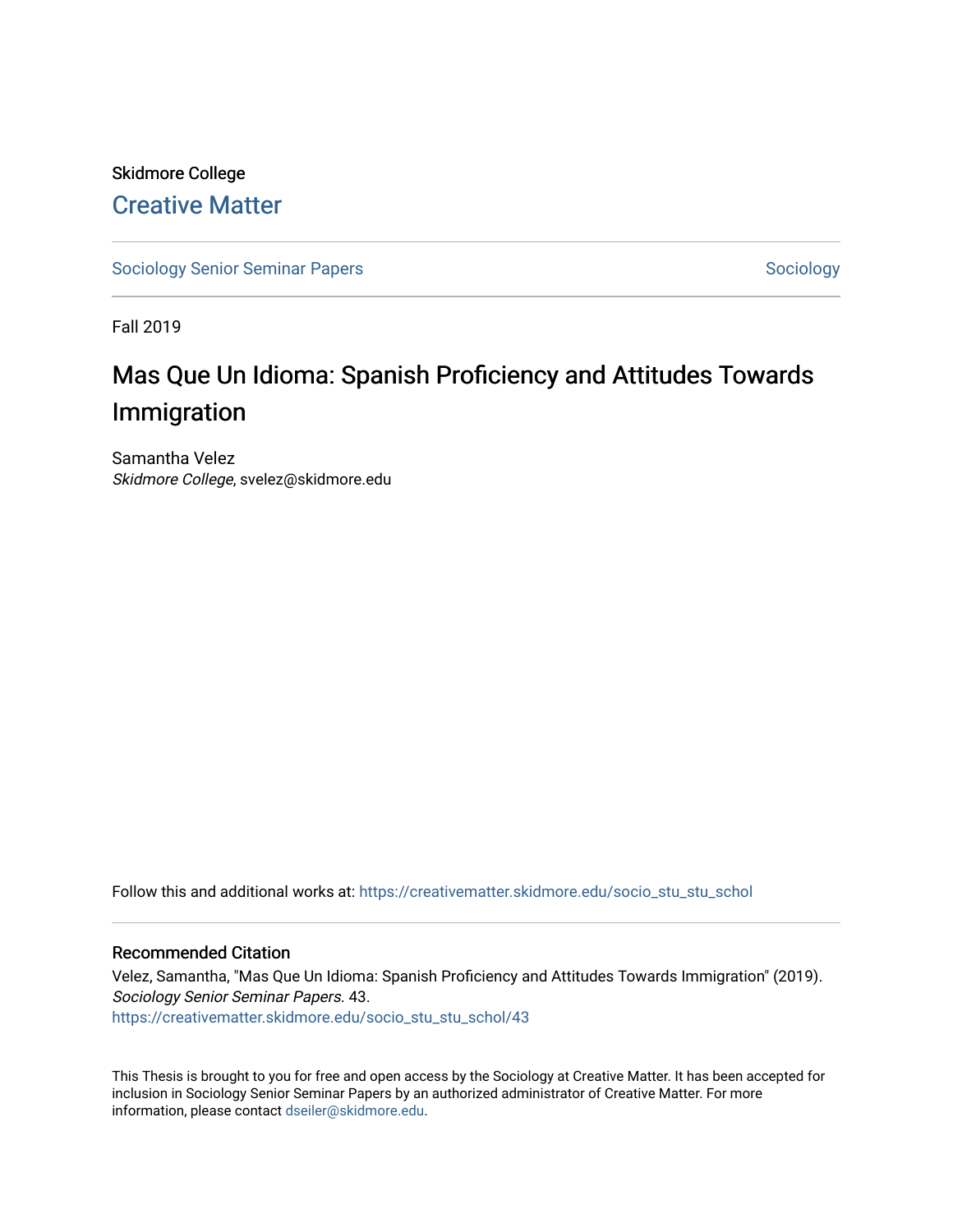Mas Que Un Idioma:

Spanish Proficiency and Attitudes Towards Immigration\*

Samantha Velez Skidmore College Word Count  $= 6893$ 

\*Please direct all correspondence to Samantha Velez, 815 N. Broadway, Skidmore College, Saratoga Springs, NY 12866. E-mail: [svelez@skidmore.edu.](mailto:svelez@skidmore.edu) The author would like to thank her support system here at Skidmore College including of course family and friends. Also, she would like to thank her Sociology professors: Professor Catherine Berheide, Professor Andrew Linder, Professor Jennifer Mueller and All of the Sociology department.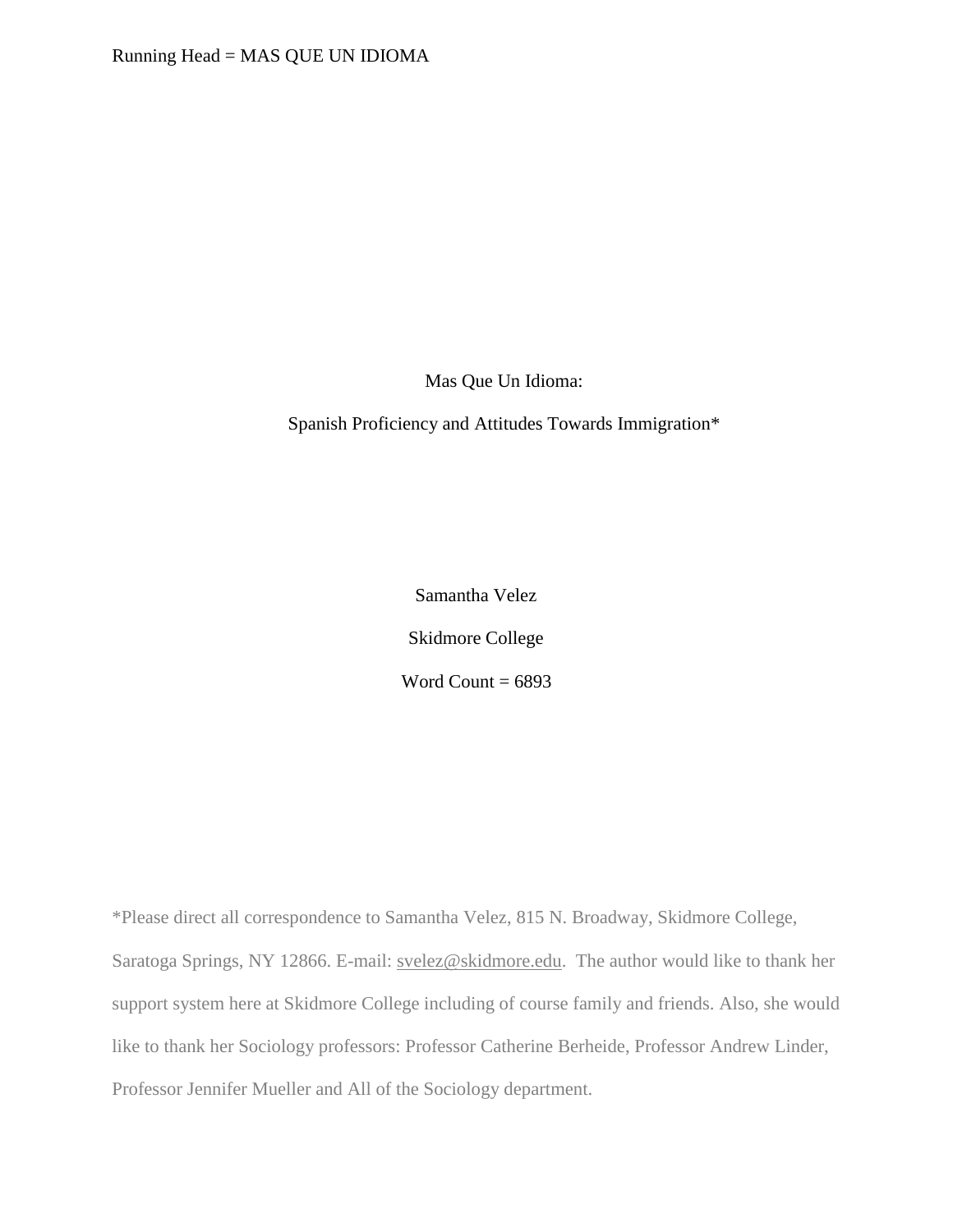# **Mas que un Idioma: Spanish Proficiency and Attitudes Towards Immigration ABSTRACT**

Social Identity theory states that societies create in-groups and out-groups due to social processes consistent of social categorization, social comparison and social identification. Relying on Social Identity Theory, this study investigates the relationship between Spanish proficiency in the Latinx community and the attitudes towards current immigration rates in the U.S. Utilizing the Pew Research Center 2018 National Survey of Latinos, a total of 1,069 respondents were analyzed. This survey was conducted over the phone in both Spanish and English with Latinx individuals 18 years and older residing in the U.S. I hypothesize that respondents with lower Spanish proficiency will express more negative attitudes toward immigration by stating that they believe there are too many immigrants in the United States. This study finds that there is no statistically significant relationship between Spanish proficiency and the belief that there are too many immigrants in the U.S. Two control variables - age and U.S. citizenship - were found to be significant with attitudes toward immigration. U.S. Citizens were less likely to state that there are too many immigrants in the U.S whereas the older a respondent was, the more likely they were to state this. My hypothesis was disconfirmed, but the social identification component of Social Identity Theory serves as a possible explanation. U.S. Citizens may be identifying more with their Latinidad then nationality while older individuals may instead be identifying strongly with their peers.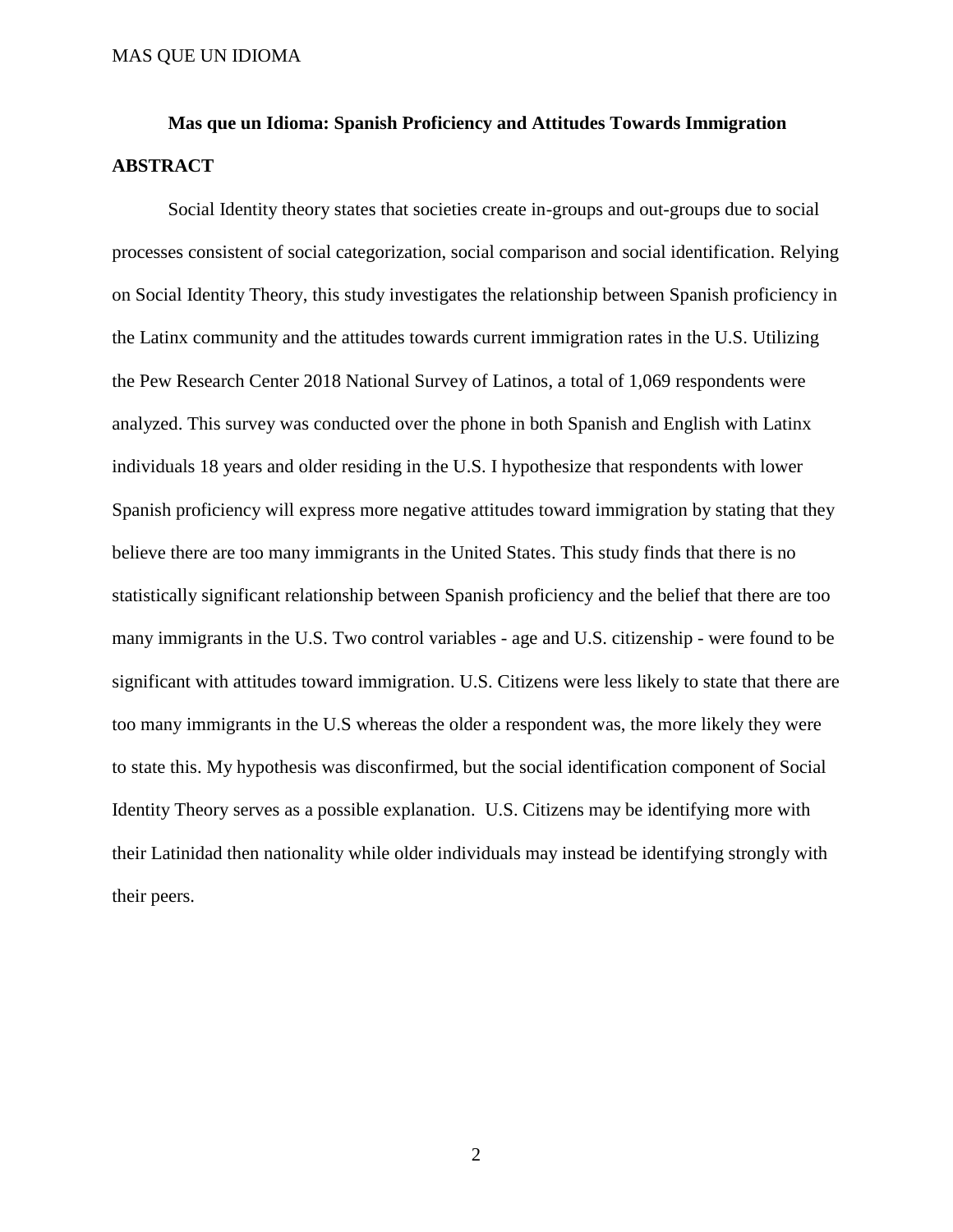#### **Mas que un Idioma: Spanish Proficiency and Attitudes Towards Immigration**

In 2018 the Latinx population in the United States reached a peak of 59.9 million but over the last decade, the population growth rate has decreased (Flores, Lopez and Krogstad 2019). Possible explanations for this change are the decreasing amount of births by Latinx mothers and the recent overall decline of immigration. The Pew Research Center found that about one-quarter of the Latinx population believed there were too many immigrants in the United States (National Survey of Latinos 2018). This survey was made up of 1,501 selfidentifying Latinx within the U.S. Using a theoretical approach based on Social Identity Theory (Hitlan, Brown, and Elder 2007), Spanish proficiency will be looked at as a possible explanation for the variety of attitudes towards immigration within the Latinx community.

Immigration in the media remains strongly tied to the Latinx community regardless of decreasing immigration rates. Often race, stereotypes and group mentality are all used to feed into the idea of a homogenized community. The lack of acknowledgment of different experiences within the Latinx diaspora is one that leads to the false idea that all will have similar attitudes and thoughts. This is seen in politics through the way that political parties attempt to attract the Latinx vote (Fraga and Leal 2004). This idea of the Latinx community being uniformed in experiences and attitudes is one that must be dismantled to create a more representative picture of the diversity that exists within.

Moving away from the traditional theory of assimilation - straight-line assimilation - the retention of Spanish speaks to many different identifiers within the Latinx community such as a connection to culture and generational status (Lutz 2006). The proficiency of Spanish in the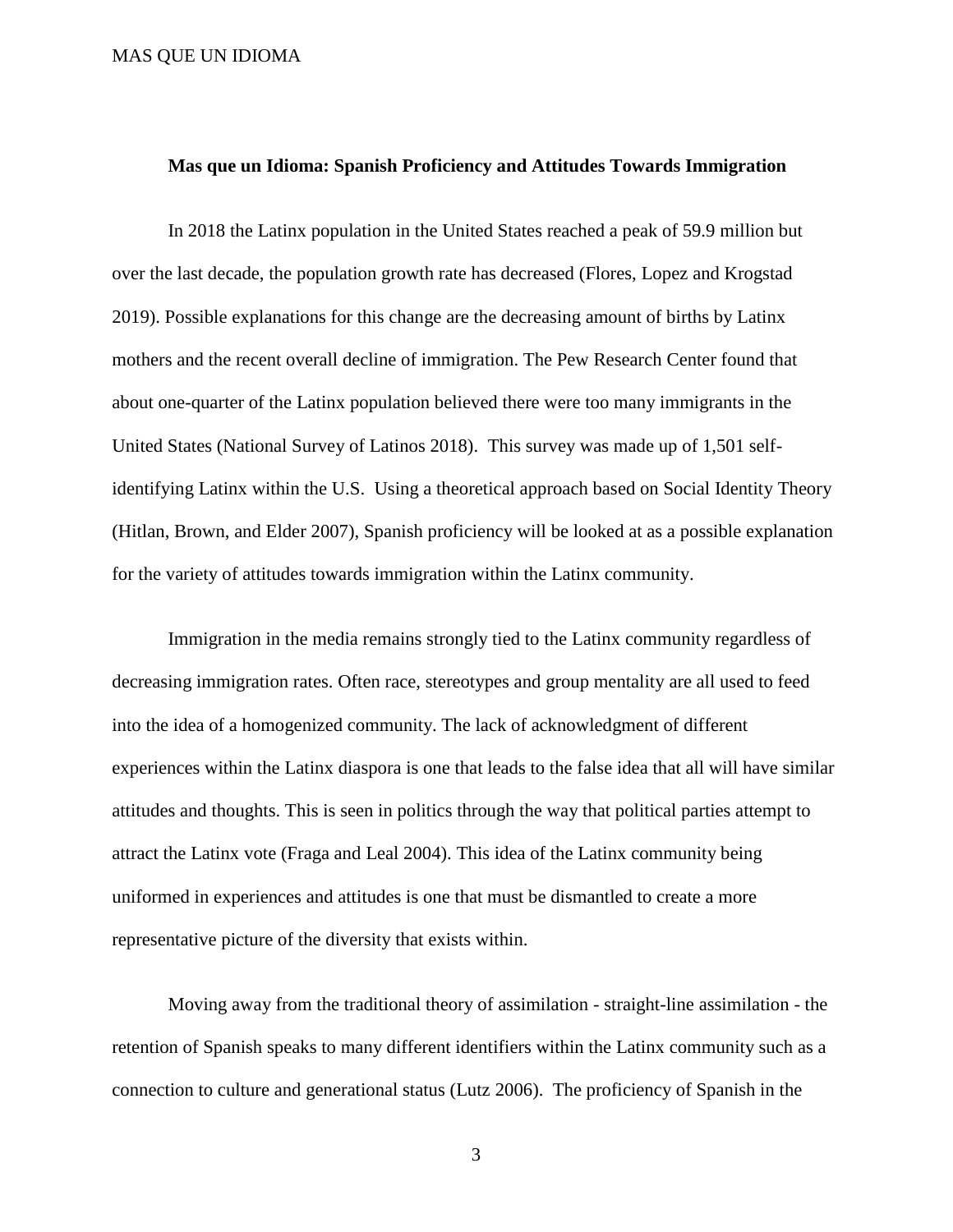Latinx community will be viewed as the determining factor in attitudes towards immigration. I hypothesize that the lower the score of an individual in Spanish Proficiency, the more likely they are to state that they believe there are too many immigrants in the United States.

#### LITERATURE REVIEW

This study analyzes the relationship between Spanish proficiency and attitudes towards immigration within the Latinx community. Past studies have attempted to understand this relationship along with other variables that can be significant predictors of attitudes. Traditional theories on differentiating views can be useful in helping fill the gaps that may exist. To better understand the variation in attitudes towards immigration in the Latinx community it is important to understand the history and different experiences that exist within. The literature review will address the diversity that exists within the Latinx community by looking at some migration patterns, significant variables, language and formation of attitudes.

#### *Migration*

One important distinction to take into consideration is nationality. Every country in Latin America has their own historical relationship with migration to the United State. This is due to the varying political and economic circumstances however this study does not account for this. To help contextualize different migration experiences, the Cuban and Mexican community will be closely looked at in this literature review. Both communities had distinct experiences in terms of support from the U.S. government upon arrival.

*Cuban Migration.* Cuba's migration is often defined by its migrant selectivity and came in three major waves (Skop 2001). The Cuban revolution of 1959 led by Fidel Castro is what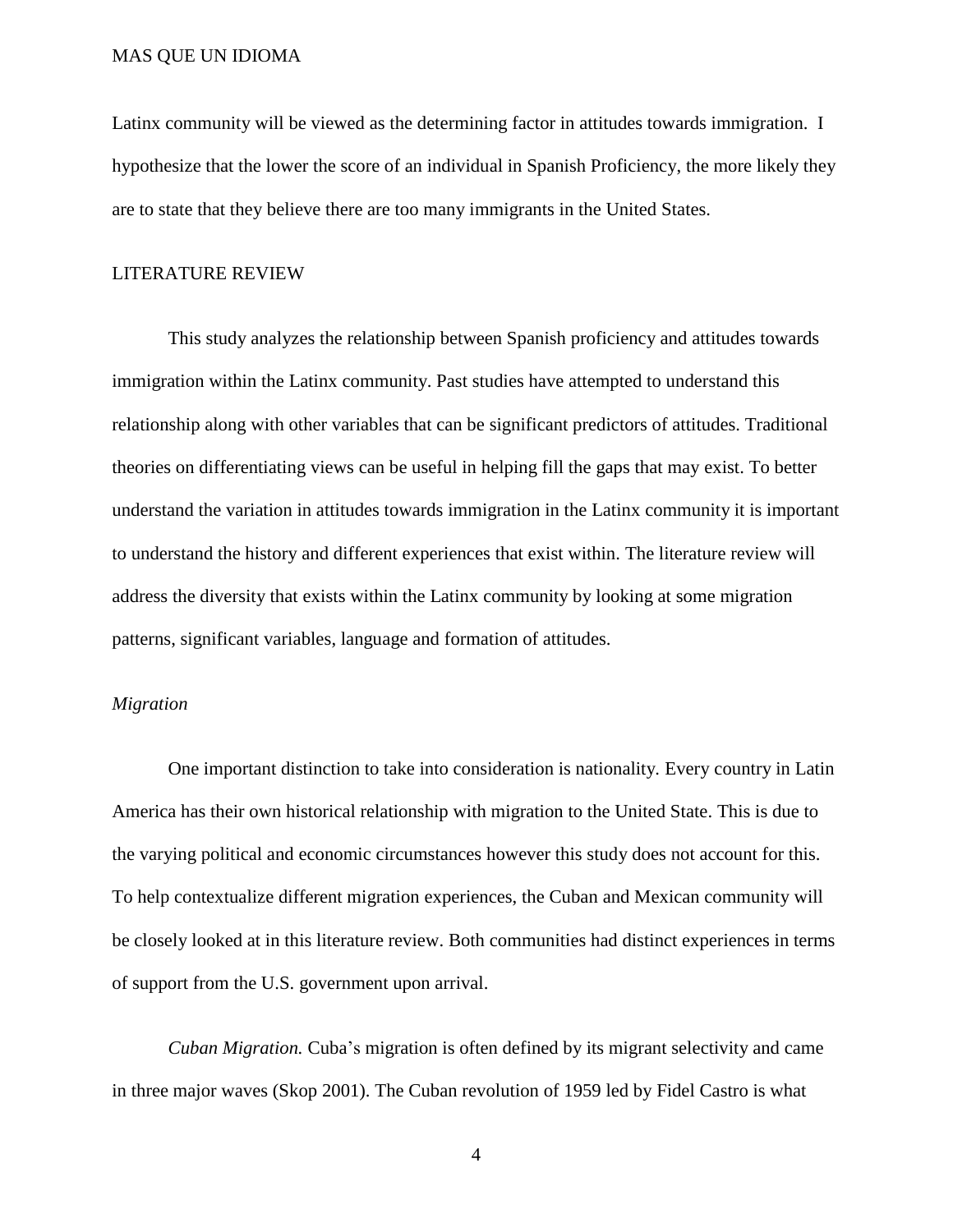sparked the first wave of Cuban migration to the United States. Traditionally migration to the U.S. was only done by wealthy individuals who could afford it (Torres 2004). The first wave of migrants between 1959-1962 were mostly educated, professional middle-class Cubans (Bach 1987, 112). This wave came to an in end in 1962 with the Cuban missile crisis. Individuals who migrated during this time are often referred to as the Golden exiles because of the government support they received upon arrival to the United States (Skop 2001).

The second wave began in 1965 was primarily made up of individuals who already had family in the United States. During this time the Cuban government had the "freedom flights" which were dedicated solely to the transportation of individuals for family reunification (Bach 1987,113 ). The third and largest wave of migration came in 1980 with the Mariel boatlift which was a massive. Triggered by the political and economic instability in Cuba, the Cuban government issues a statement that all were allowed to do so. This migration wave was mostly made up of racialized, working class individuals. In the span of six months, approximately 125,000 Cubans migrated to the U.S. (Skop 2001).

*Mexican Migration.* The history of Mexican migration can be traced back all the way to the Treaty of Guadalupe Hidalgo. This treaty that resulted in the end of the Mexican American War and the annexation by force of present-day states Arizona, California, Nevada, New Mexico, Texan, Utah and western Colorado (Guadalupe San and Valencia 1998).

The early 1900s was a prosperous time for the United States with the creation of railroads that helped connect the country in new ways. During this fruitful time, however, the U.S passed restrictive legislation to limit or fully end immigration from Asia. This would lead to a shortage of workers and U.S. employers urged the government for a solution. The Mexican Revolution in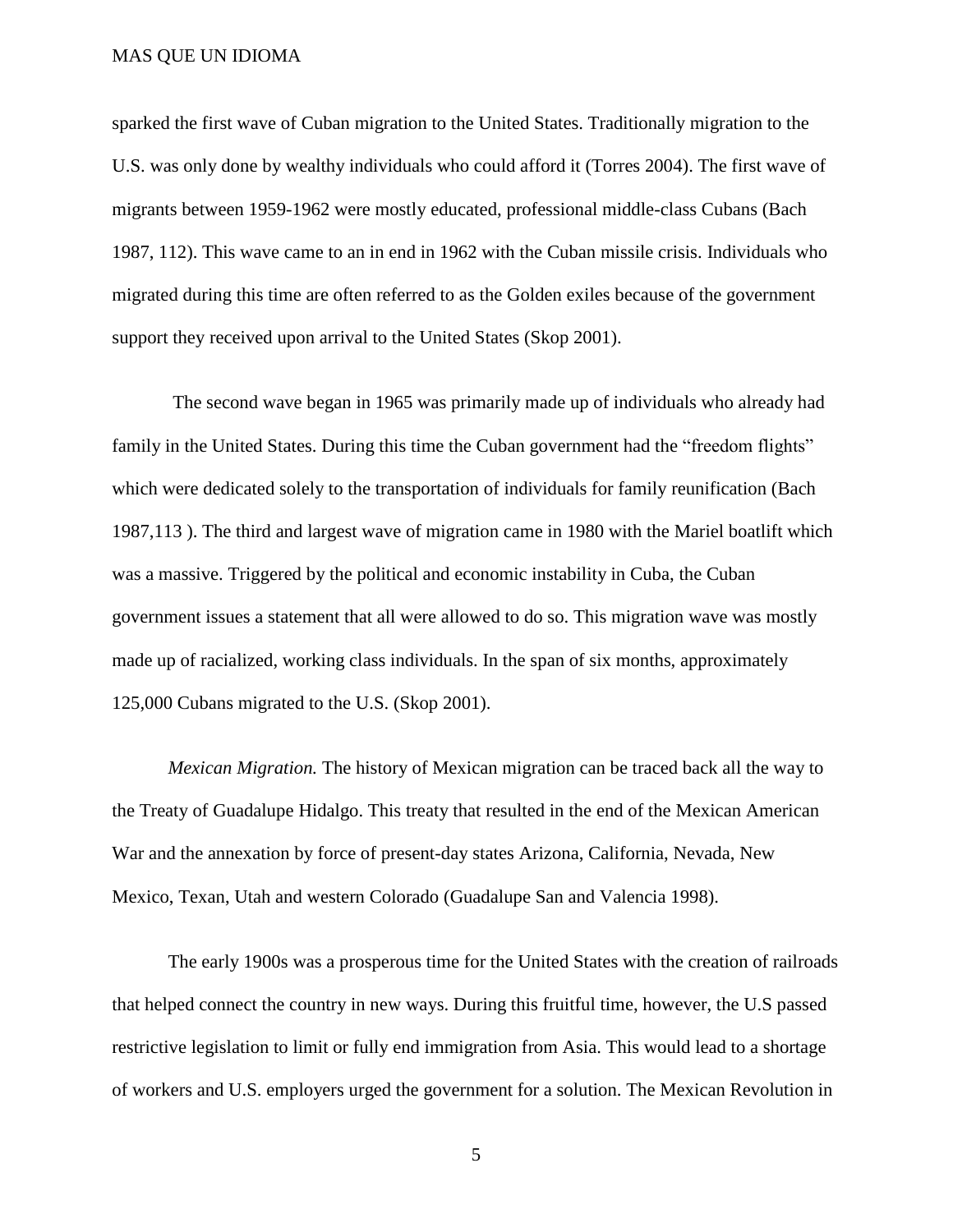1910 led many Mexicans to travel north in search of employment during the unstable times that would follow. The U.S. gladly accepted and deceived workers with promises of opportunity. U.S. recruiters would become known as enganchadores, as they mislead many to work in the U.S. During this time a reported 1.5 million Mexicans would cross the border and contribute to the growing economy. It is also during this time, in 1924 that the U.S. Border Patrol created the illusion that This era would come to an end with the Great Depression in the United States of 1929 (Griffith 2007). In this time many changes were occurring within Mexican politics and it served as an incentive for many to return.

The United States, however, would once again be in need of its southern neighbors as the country entered World War II. The draft led to a shortage of workers and the U.S. government facing pressure from employers, specifically ones within agriculture, would seek the Mexican government for help. Between 1942 and 1964, the Mexican government and the U.S. Departments of State, Labor and Justice created the Bracero program which would bring 4.6 million Mexicans to the United States for short-term work. The Bracero Program was not enough to satisfy the demand for labor in the United States so many Mexicans in the 1950's crossed the border without documentation in search of employment(Massey and Liang 1989). This created panic among civilians in 1953 and as a response, the U.S. Immigration and Naturalization Services (INS) created "Operation Wetback". This would prove to be for theatrics as the INS created a front of raiding agricultural fields, apprehending undocumented workers and transporting them to the border. At the border, they would quickly be processed, receive the proper documentation and be sent back to the fields in which they were taken (Hernández 2006).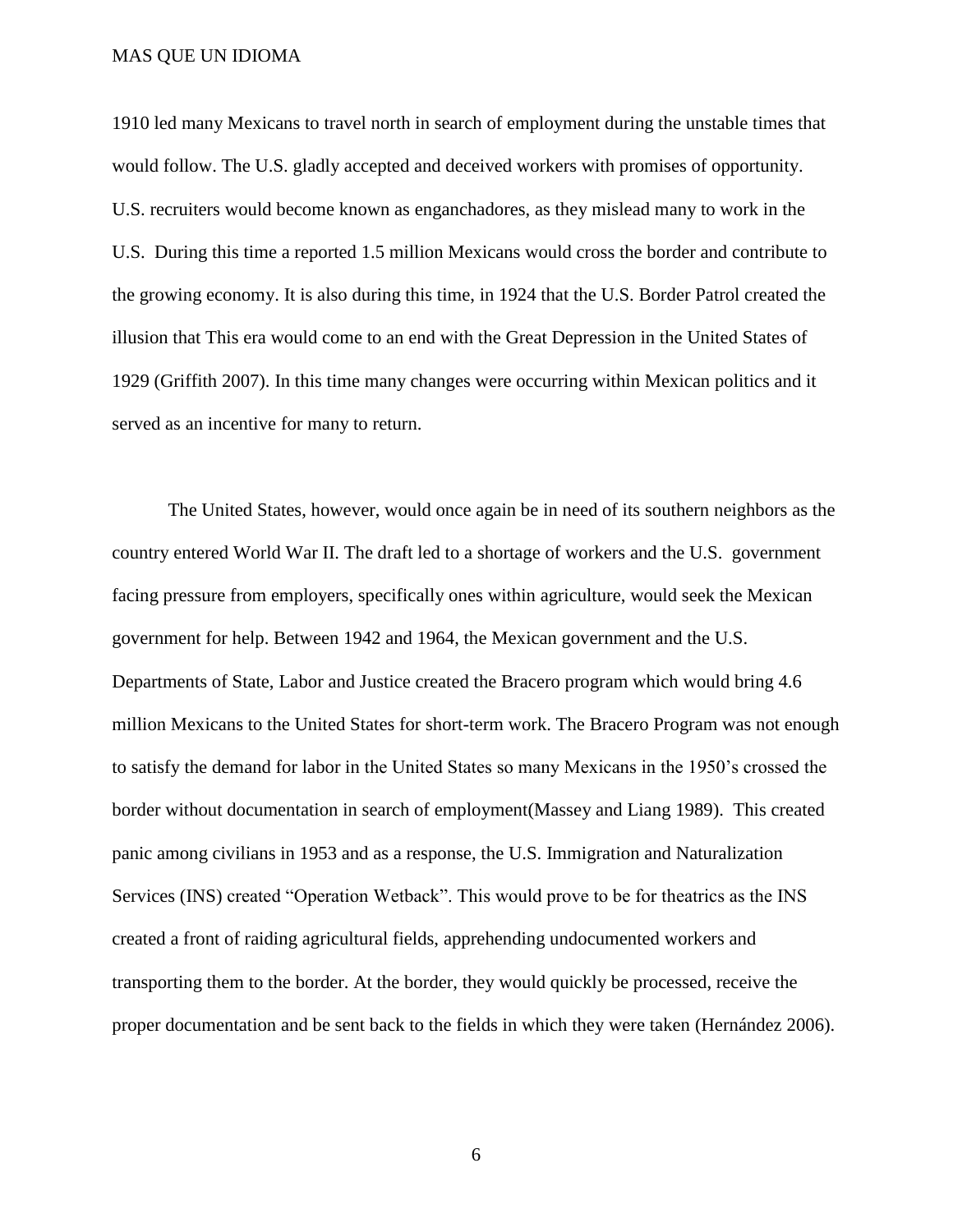The Bracero program would officially end in 1965 and it would usher in a new era of migration, the one we currently find ourselves in.

#### *Significant Variables*

There is a limited amount of literature that focuses solely on the relationship of language and attitudes towards immigration. As Stringer (2018) explored in her work, the relationship Latinx have to undocumented immigration can be complicated for several reasons. Analyzing the 2017 Pew Hispanic Center National Survey of Latinos, one of the most important findings of their work was the effect of citizenship and/or documentation status when it comes to expressing attitudes towards immigration. Stringer found that native born Latinx were more likely to support increased border enforcement similar to findings from other studies (Rouse, Betina, and Garand 2010; Stringer 2018). There is an inherent privilege that comes with citizenship and within the Latinx community creates a very different experience than those who are not documented.

Language has also been found to be very important when attempting to understand the Latinx experience within the United States. Language assimilation is an on-going process and not a singular event as often referred to in literature. Instead through a conceptual model it was found that language assimilation often begins prior to arrival to the U.S (Akresh, Massey, and Frank 2014). It is important to take into account the privilege that comes with exposure to English prior to migration. In a case study of Dominican immigrants in Reading, Pennsylvania by Oropesa (2015) it was found that retention of native language was strongly associated with everyday life interactions. Within this study, negative experiences in association with English were strongly connected to the experiences of Latinx with darker skin tones. This is one example of how race can play a role in the way that Latinx assimilate to U.S. society. Within the own Latinx community self-reported accounts of internal discrimination have also been linked to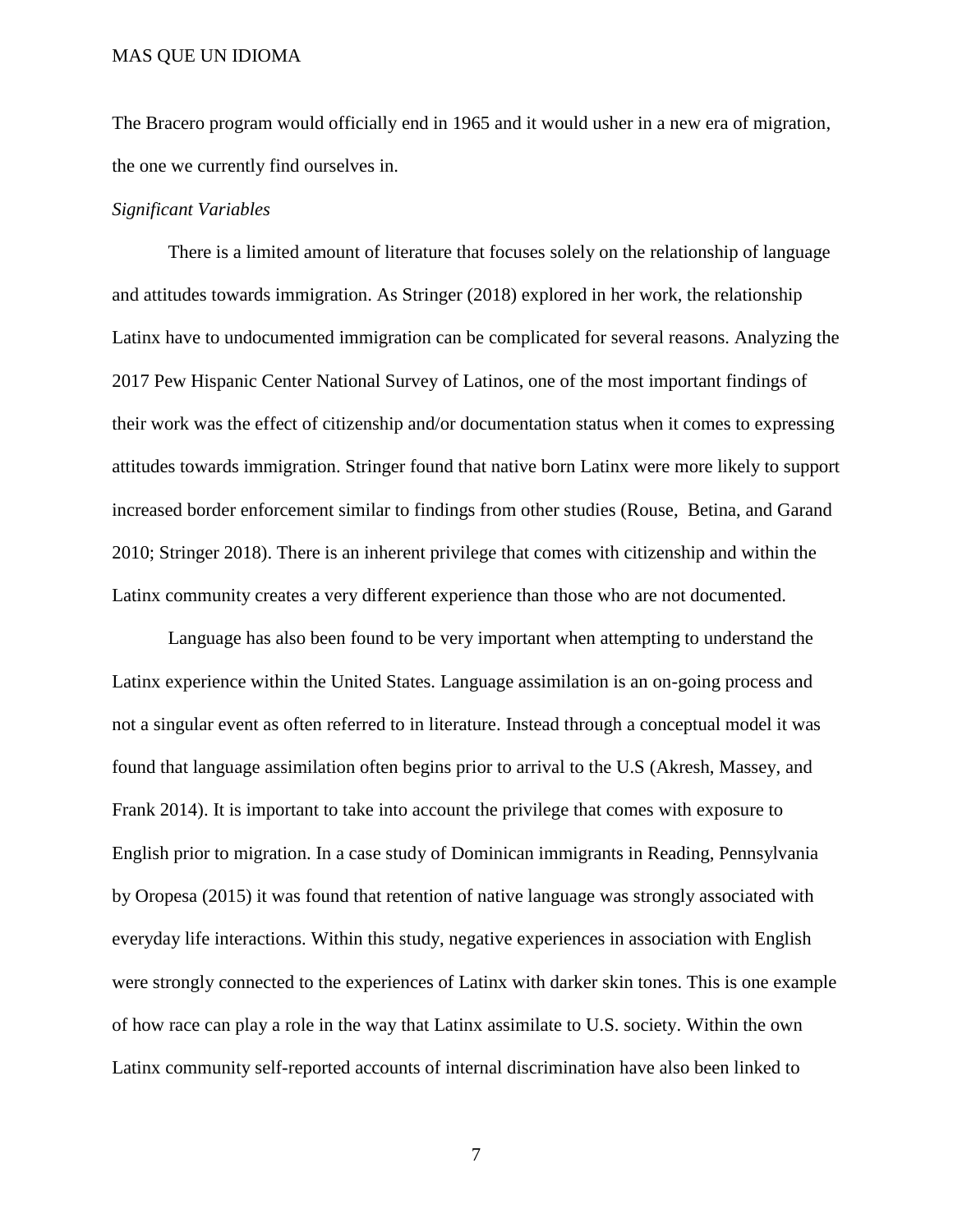integration into the U.S. society. Individuals who were less assimilated through language and years they have resided here, reported more accounts of discrimination even within their own community (Monforti and Sanchez 2010). Ideological framework however is also a significant variable as well when interpreting relations to other Latinx (Vega and Ortiz 2017).

Another important factor that can strongly affect attitudes toward immigration is economic self-interest. Rouse et al. (2010) attempt to account for this in their study of variations in Latinx attitudes towards immigration. Through their comprehensive model of attitudes and analysis of the 2004 National Survey of Latinos: Politics and Civic Participation, they found that 71.9 percent of respondents stated that illegal immigration has a positive effect on the U.S. economy. This means however that 28.1 percent of Latinx respondents stated the opposite. Interestingly, neither unemployment nor income had a significant impact on individual responses.

#### *Language*

The traditional assimilation model centered around language suggest that within a few generations of migration, English becomes the sole language individuals speak (Fisherman 1972). According to Fisherman's four-stage model of language shift, by the third generation the native language is completely lost. Proficiency in English is associated with higher contact with a host society and therefore a measurement of full incorporation into society (Akresh et al. 2014; Fussell 2014; Knoll 2012).

Retention of Spanish and native languages in general determines individual's ability to pass on cultural values to future generations according to Tran (2010). It also sets the pace in which individuals fully assimilate to the host society. Considering that the United States historically has been known as a "graveyard" for foreign languages (Rumbaut, Massey, and Bean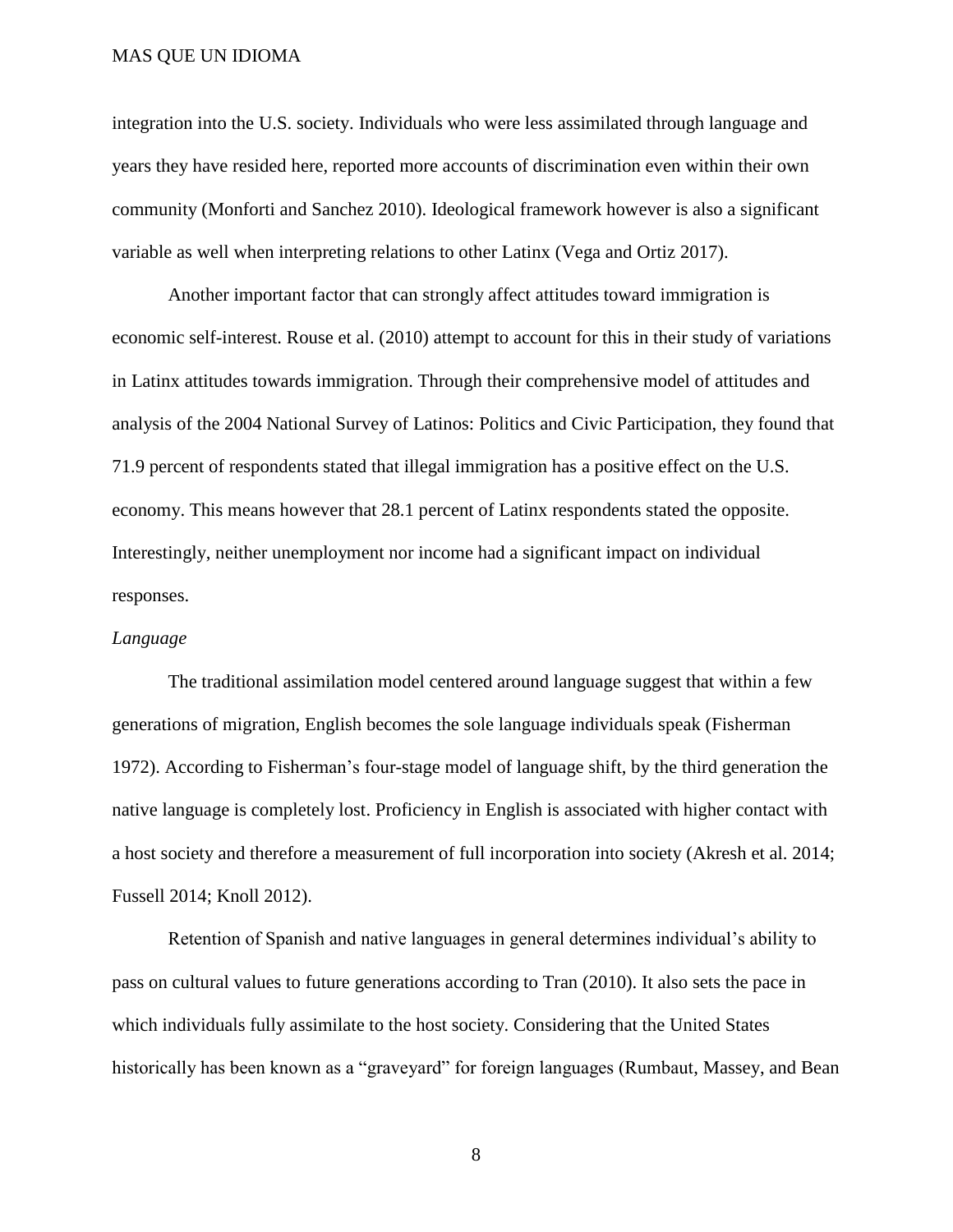2006) it is significant when individuals are able to hold on to ties of their ethnic background. Tran (2010) found that both English and Spanish proficiency can increase simultaneously among the second-generation of Latinx. It is especially true when Spanish is spoken at home and has no real effect on English proficiency . Lutz (2006) through their analysis of the National Education Longitudinal Study from 1988 along with the 1990 U.S. Census found that Spanish retention is strongly linked to gender and race.

*Linguistic Imperialism*. It is important to acknowledge that Spanish is not the only language that exists within Latin America. There are 100s of languages that consist of indigenous ones and others due to colonization. Colonization brought along with it the forced domination of language on communities. This of course includes Spanish, Portuguese and English. It is this attempted erasure of indigenous languages that led to Spanish being a dominant language in most of Latin American. Linguistic imperialism is often spoken about in modern societies but there are historical ties to it. Linguistic imperialism confirms Anglo-American dominance in contemporary societies but the same was held true in the Americas during the Americans during colonization (Philipson 2011).

#### *Formation of Attitudes*

There are two classic theories that are used to help understand the diverse attitudes that exists towards immigration. One of the most well-known ones is group threat theory (Hood III and Morris 1997; Quillian 1995). The explanation that many individuals may foster negative sentiments towards immigrants and immigration in general is due to the finite resources that exists. This competition that is created amongst the dominant and newly introduced group leads to tension over the finite resources.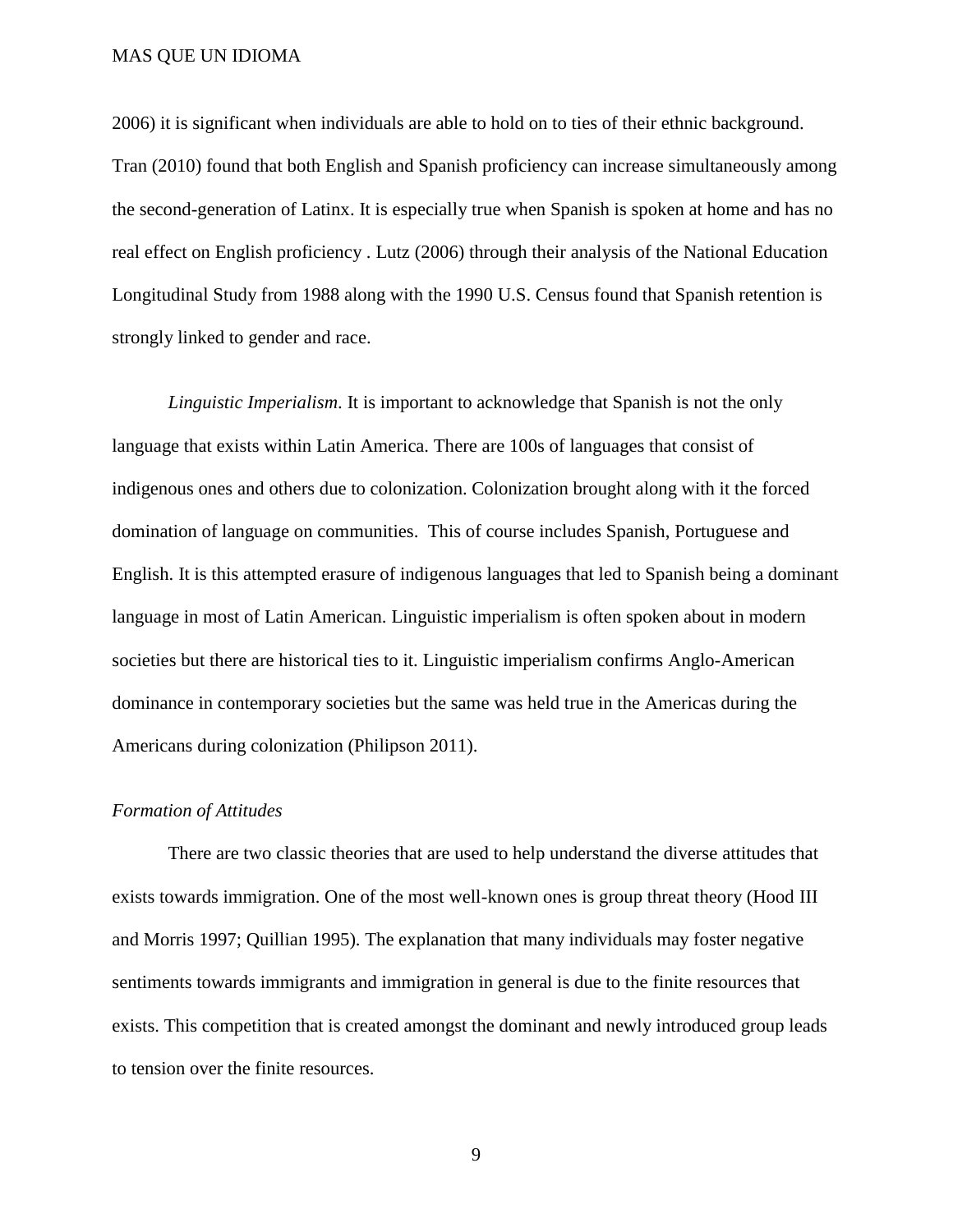The second well known theory is contact theory. Contact theory suggests that individuals foster positive emotions towards immigrants when they live in a highly concentrated area with immigrants. The everyday interactions they experience allow them to build their own opinions towards immigrants based on those interactions (Berg 2010). In this study however both of these theories cannot be used in their entirety since the sample is limited to one demographic within the United States.

The Latinx experience is a very diverse one within the U.S. Every country has its own unique history of migration and the lasting effect of this. Some significant differentiating factors that can influence experiences and attitudes are race, language and social class. Linguistic imperialism is important to think of in the context of the Latinx community because of colonization. Many theories exist around attitudes towards immigration and they are useful to provide context on why this study matters.

#### THEORETICAL FRAMEWORK

#### *Social Identity Theory*

Social Identity theory is also a commonly used theory to help explain attitudes towards immigration. Derived from social psychology, it suggests that societies create in-groups and outgroups due to social processes. Individuals fall within these groups based on the idea of shared experiences, similar characteristics and identities (Newton 2000; Rocha et al 2011). There are three major components in this process which are social categorization, social identification, and social comparison (Tajfel 1978; Tajfel and Turner 1986). Social categorization is the process of placing social categories on others based on things such as race, gender, ethnicities and more. Social identification is the process of It is these group identities that create biases against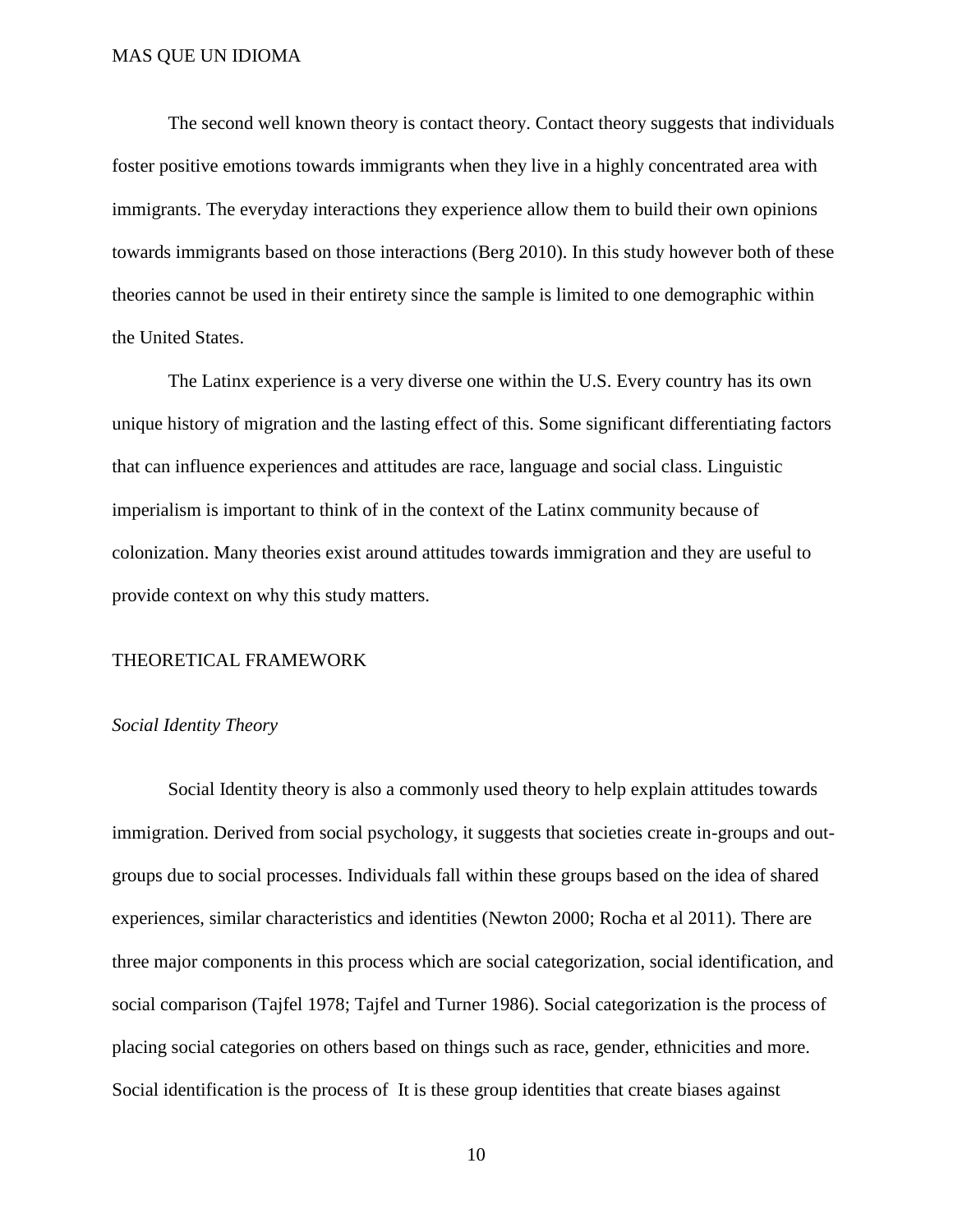individuals who are not a part of the in-group. Often in literature around attitudes towards immigration, Social Identity Theory is used to help define the dominant in-group of being American, documented, white and any other measures of privilege in the United States (Mangum and Block Jr. 2018).

#### *Intersectional framework*

This study will utilize an intersectional and additive framework to guide the research to be as representative as possible. An intersectional framework will account for a diverse range of experience that exists within the Latinx community. It will also aide in creating a combination of different theories. It is clear that in regard to the Latinx community, straight line assimilation or solely traditional theories around attitudes are not an adequate framework to approach this study with.

Stereotypically, the Latinx population is thought to mainly be made up of undocumented individuals. In 2019 however this is no longer true with immigration declining from Latin America (Pew Research Center 2019). In fact around 79 percent of Latinx residing in the U.S. are citizens meaning that the Latinx population is becoming a huge contender in elections. Understanding the variation in attitudes towards immigration could aide in understanding the large variety of experiences within the community and policy support. I hypothesize that Spanish retention is an indicator of cultural ties and therefore, participants who have high scores of Spanish proficiency will be more likely to express positive attitudes toward immigration.

#### **METHODS**

*Data*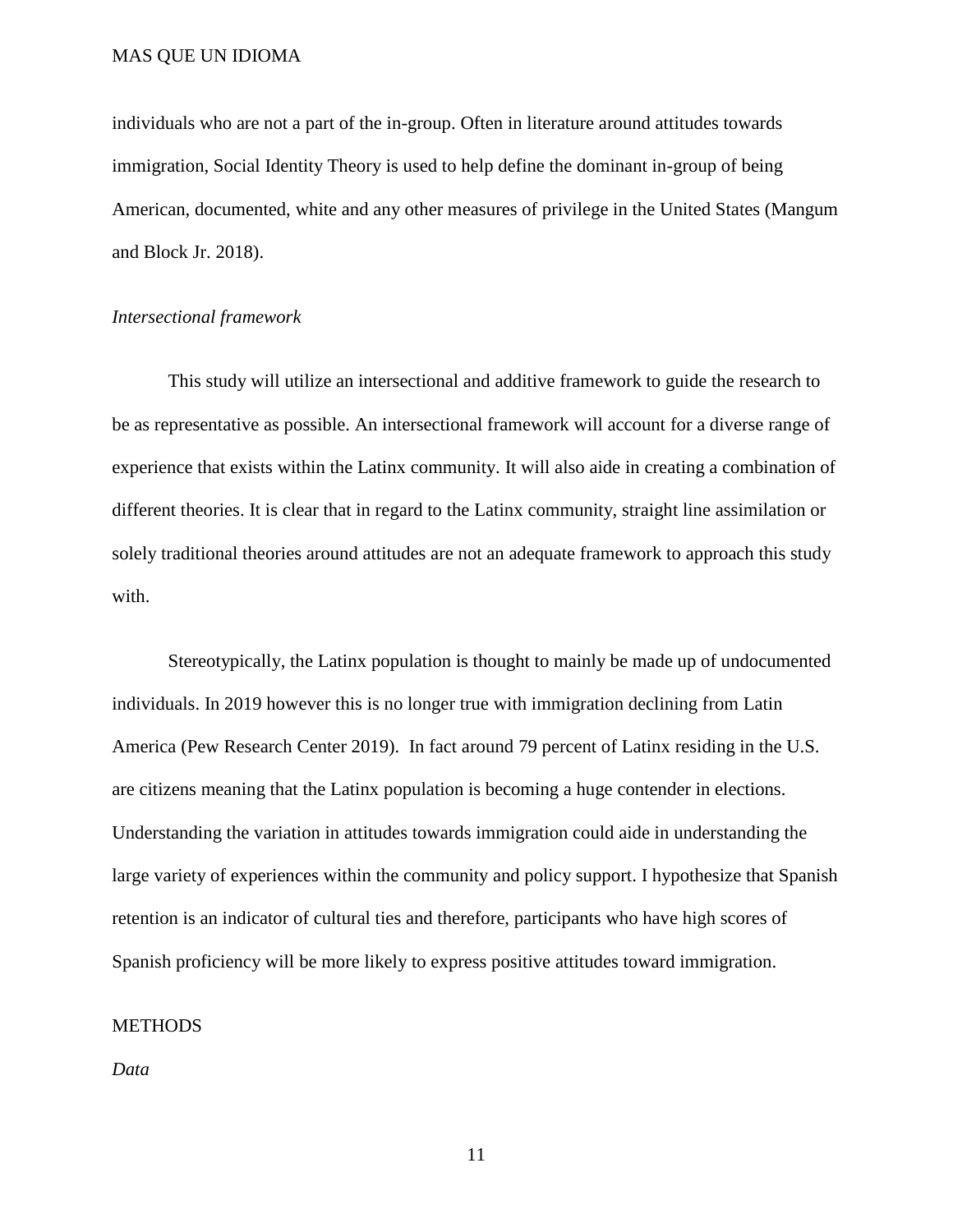To investigate the relationship between Spanish proficiency and attitudes towards immigration, the Pew Research Center's 2018 National Survey of Latinos will be analyzed. The annual survey by the Pew Research Center is a national representative survey of Latinx adults residing within the United States. Conducted as a bilingual telephone survey from July 26 to September 9 of 2018. There was a total of 1501 respondents in the survey, both U.S. and foreign born conducted in either English or Spanish with a response rate of 68 percent. For further information on how the data were collected, visit [https://www.pewresearch.org/hispanic/data](https://www.pewresearch.org/hispanic/data-and-resources/)[and-resources/.](https://www.pewresearch.org/hispanic/data-and-resources/)

The unit of analysis is individuals, specifically Latinx individuals. In this study, a subset of the data was created removing all of the missing data. The sample size ended up being 1069 Latinx respondents.

#### *Independent Variable*

For the independent variable of Spanish proficiency an index was created to measure just how proficient respondents are. The index will consist of two questions the first being, "Would you say you can carry on a conversation in Spanish, both understanding and speaking?". The second question to help determine Spanish proficiency is, "Would you say you can read a newspaper or book in Spanish?", both questions are measured on a scale from Not at all to Very well. The index was recoded so that 1=Not at all and 4=Very well. The index was created by adding both of the variables in SPSS. What it means to be proficient in a language is subjective especially since respondents are self-reporting it. The combination of both questions provides a concrete definition of proficiency; to be able to read, understand and speak a language.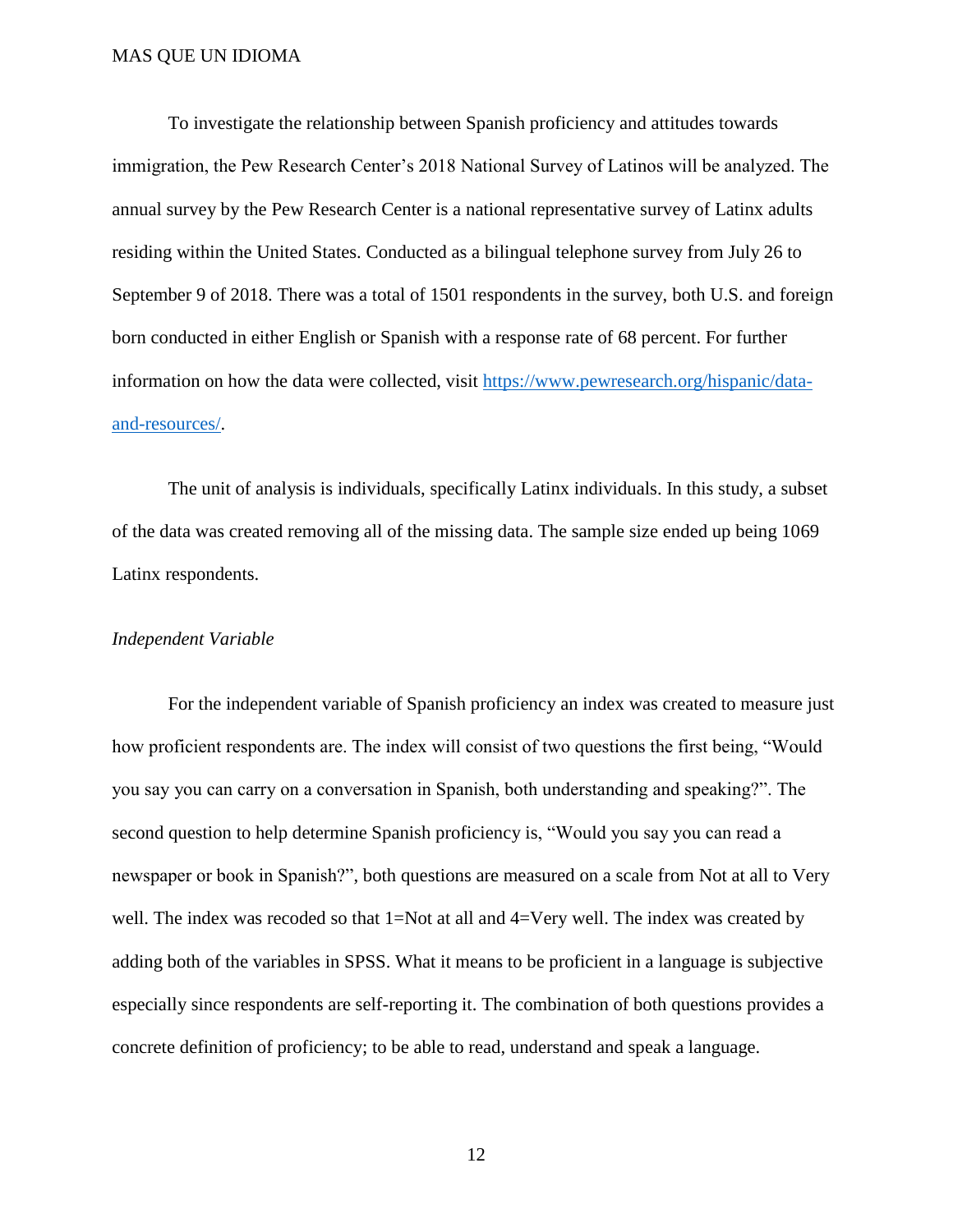#### *Dependent Variable*

As for the dependent variable of attitude towards immigration policies only one question will be used. The question asked to participants in the survey is, "Do you think there are too many, too few, or about the right amount of immigrants living in the United States?". The responses were coded as  $1 = \text{To}$  Many,  $2 = \text{To}$  Few and  $3 = \text{Right}$  Amount. This was recoded to measure for respondents that stated that there are "Too Many" Immigrants in the United States. The dependent variable was recoded to be named, "Too Many Immigrants" with the codes of  $1 = \text{Too Few}, 2 = \text{Right Amount}$  and  $3 = \text{Too Many}.$ 

#### *Control Variable*

The control variables for the study will be age, citizenship status, political affiliation, gender and financial situation. Age is a scale variable that ranges from 18 to 97 or older. Citizen status is a dichotomous variable that is measured as  $1 = yes$  and  $2 = no$ , regardless of whether or not the respondent was born in the United States. This variable was recoded for 0 to represent no and 1 to represent yes and renamed, U.S. Citizen. Political affiliation is measured as 1=Republican, 2=Democrat and 3=Independent. This variable was recoded so that it would measure towards Republican affiliation, meaning that 2 now represents Independent and 1 represents Democrat. Interestingly and it is not specified why, the interviewers recorded the gender of the respondent. This variable was dummied into 0 representing men and 1 representing women and renamed into Women. Financial situation is measured on a scale of  $1 =$  excellent shape to  $4 =$  poor shape. This variable was reverse coded so that the scale was flipped with 1=poor shape and 4= excellent shape.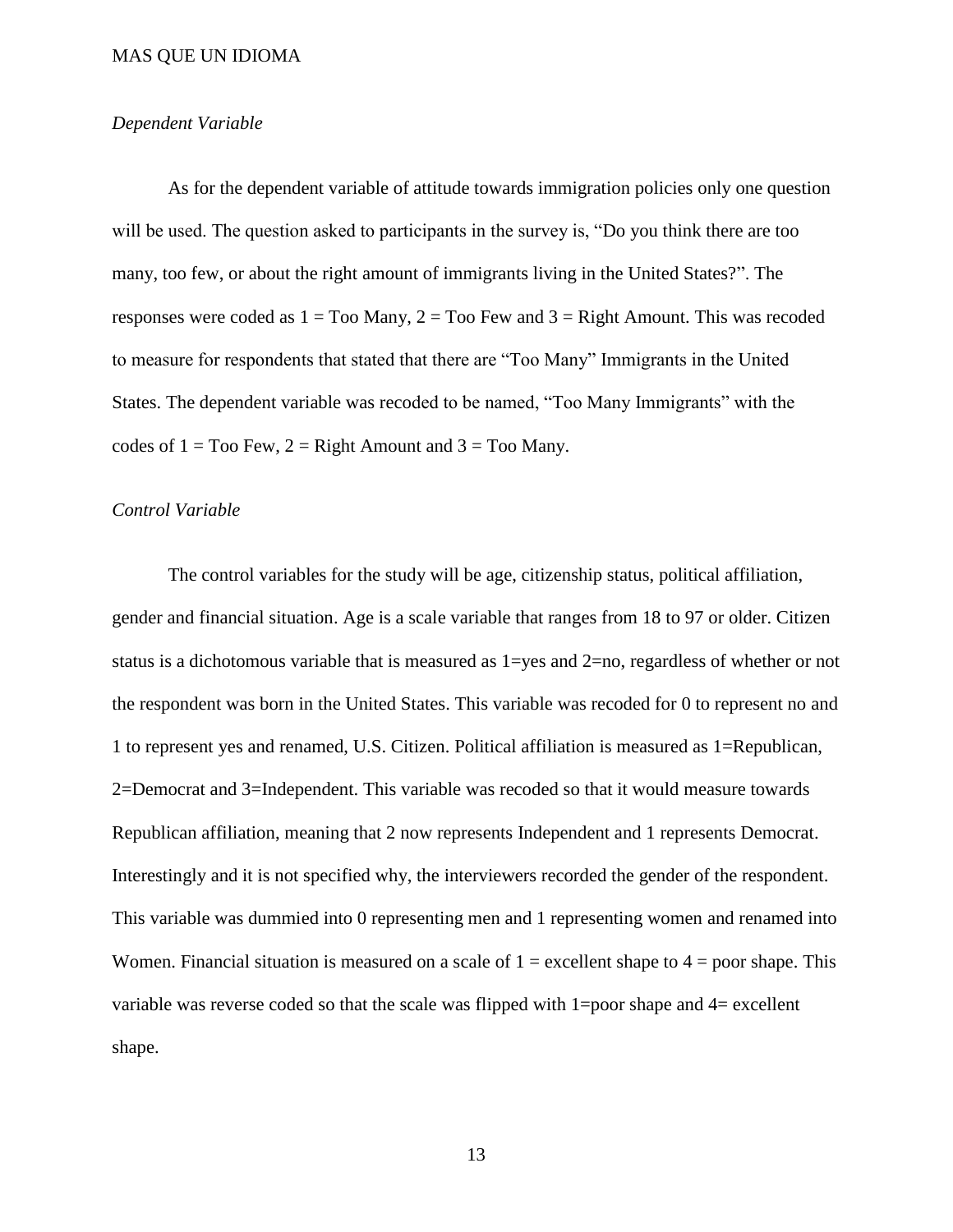I will test my hypothesis of the positive relationship between lower Spanish proficiency and negative attitudes towards immigration by first clearly controlling for all of my controlled variables. I want to be thorough in other possible explanations that could influence attitudes towards immigration. I will then look closely at the relationship between my Spanish proficiency index and the variable measuring attitudes towards immigration. If the relationship between the Spanish Proficiency Index and stating that there are too many immigrants in the United States proves to be significant then my hypothesis will be supported.

#### **FINDINGS**

#### *Univariate Results*

Figure 1 shows the distribution of the independent variable, the Spanish Proficiency index, which was measured by the respondent's self-reported language ability in Spanish. Respondents were the most congested in the score of 8, about 36 percent, meaning that respondents stated being able to maintain fluent conversations in Spanish, understand, and be able to read and write it. A little under 5 percent of respondents scored a 2, the lowest score possible, meaning they are not fluent in Spanish. According to Table 1, the mean score of respondents was 6.17, which on the scale is close to the central measure of Spanish proficiency. This means that the respondents fulfill some of the criteria of being proficiency such as being able to understand the language but not be able to speak or read it. The majority of scores are between 4 and 8 according to the standard deviation of 1.84. A large portion of the respondents in the survey although all Latinx are not completely Spanish proficiency but instead vary on certain categories.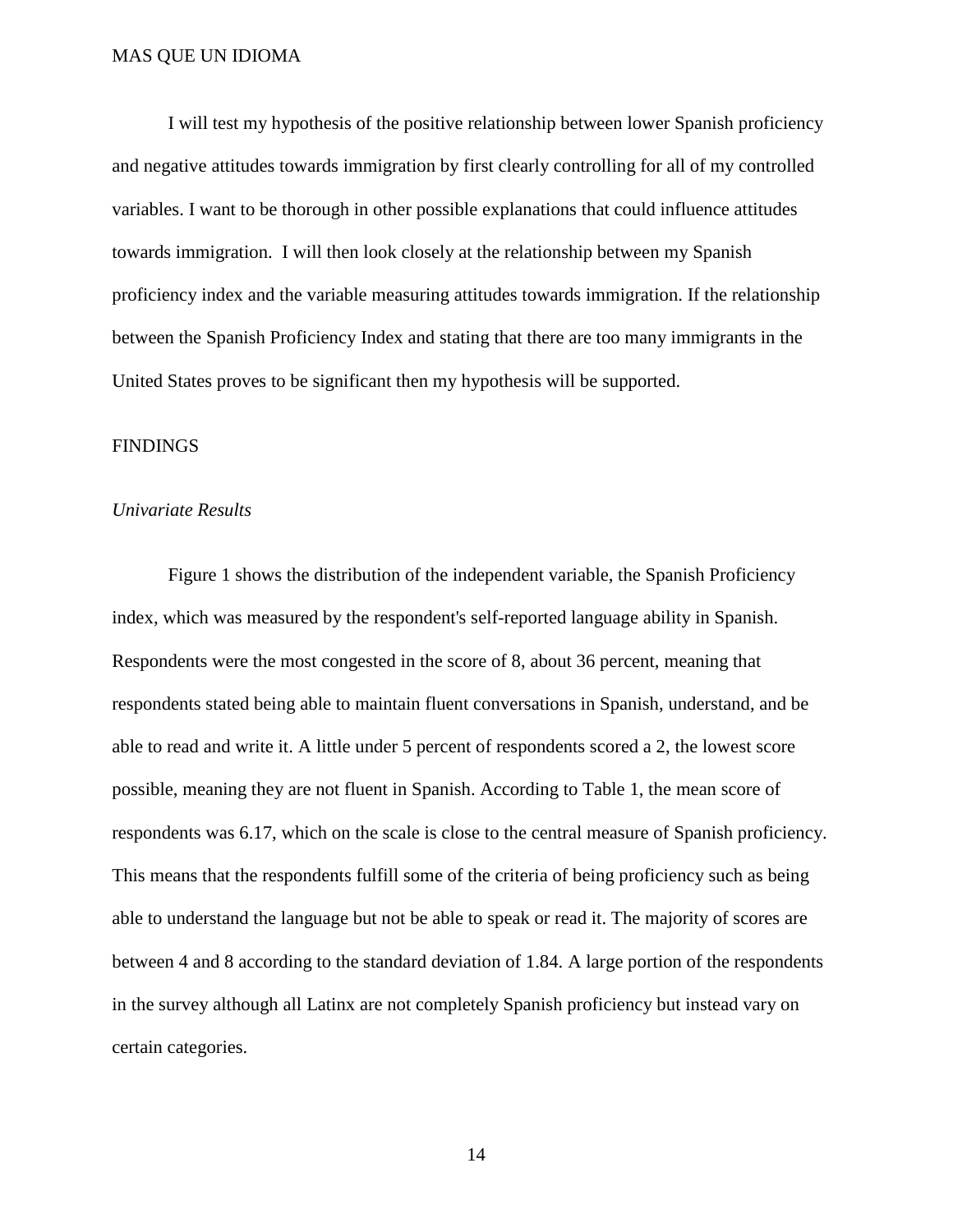[Insert Figure 1 About Here]

[Insert Table 1 About Here]

The first control variable is the respondent's age. As table 1 shows, the average age of the respondents is 47. Figure 2 shows the distribution of age, with the median age being 46 years old. This suggest that half of respondents fall on either sides of this age. No age group represents more than 4 percent of the population meaning that in terms of age it is very well distributed with the percent of respondents dropping towards the last couple years.

#### [Insert Figure 2 About Here]

The second control variable is the respondent's political affiliation. Ranging from Republican to Democrat, as table 1 shows the average response is 2.29 meaning that most respondents consider themselves to be independent. The median response, the midpoint is also independent. As seen in Figure 3, about 44 percent of respondents identify as independent compares to about 41 percent who identify as democrat and 14 percent that identify as Republican.

#### [Insert Figure 3 About Here]

The respondent's gender is also another variable that was controlled for. As figure 4 shows, over 55 percent of the respondents were men while a little over 40 percent were women. Table 1 also shows that the average response of respondents was being a man and it was also the median response.

[Insert Figure 4 About Here]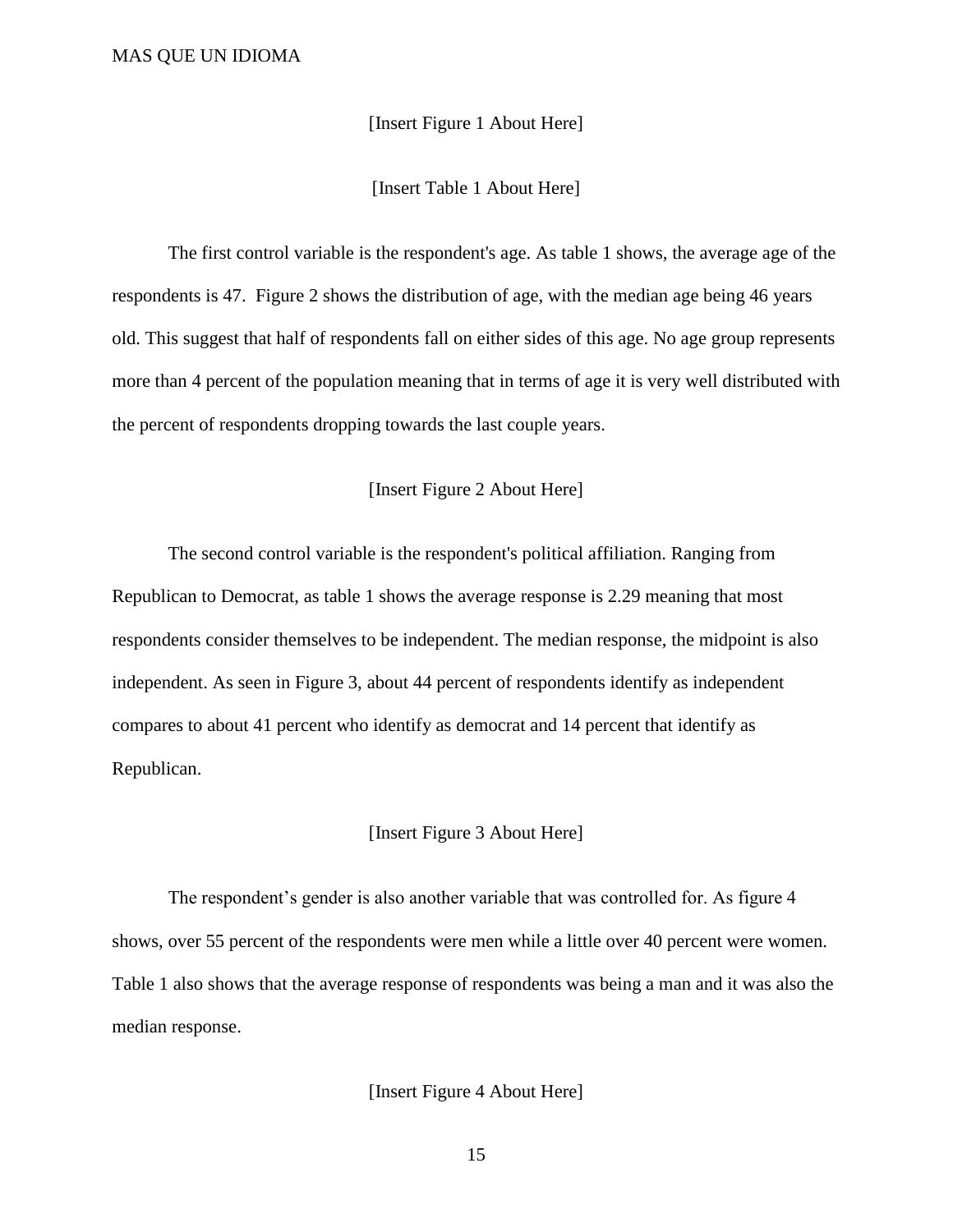Figure 5 shows the distribution of the respondent's self-reported rating on their own personal financial situation. Table 1 states that the midpoint or median response is 2, meaning that the respondents view their financial situation as, "Only in Fair Shape". The average is response is also 2 and as seen in figure 5, over 45 percent of respondents stated that their financial situation is "Only in Fair Shape". The next largest category with respondents is "Good Shape" with about 28 percent of respondents. About 16 percent of respondents stated that their financial situation is in "Poor Shape" and only about 8 percent of respondents reported their financial situation as in "Excellent Shape" making is the category with the smallest amount of respondents.

#### [Insert Figure 5 About Here]

Figure 6 shows that the majority of respondents are citizens of the United States with over 70 percent of respondents reporting U.S. citizenship and only around 23 percent of respondents claiming to not have U.S. citizenship.

#### [Insert Figure 6 About Here]

Figure 7 shows the distribution of the third dependent variable, the respondent's opinion on the amount of immigrants in the United States. As seen in figure 9, about 55 percent of respondent's state that they believe there is the right amount of immigrants in the U.S. About 29 percent of respondent's state that there are too many immigrants and around 16 percent state that there are too few immigrants.

[Insert Figure 7 About Here]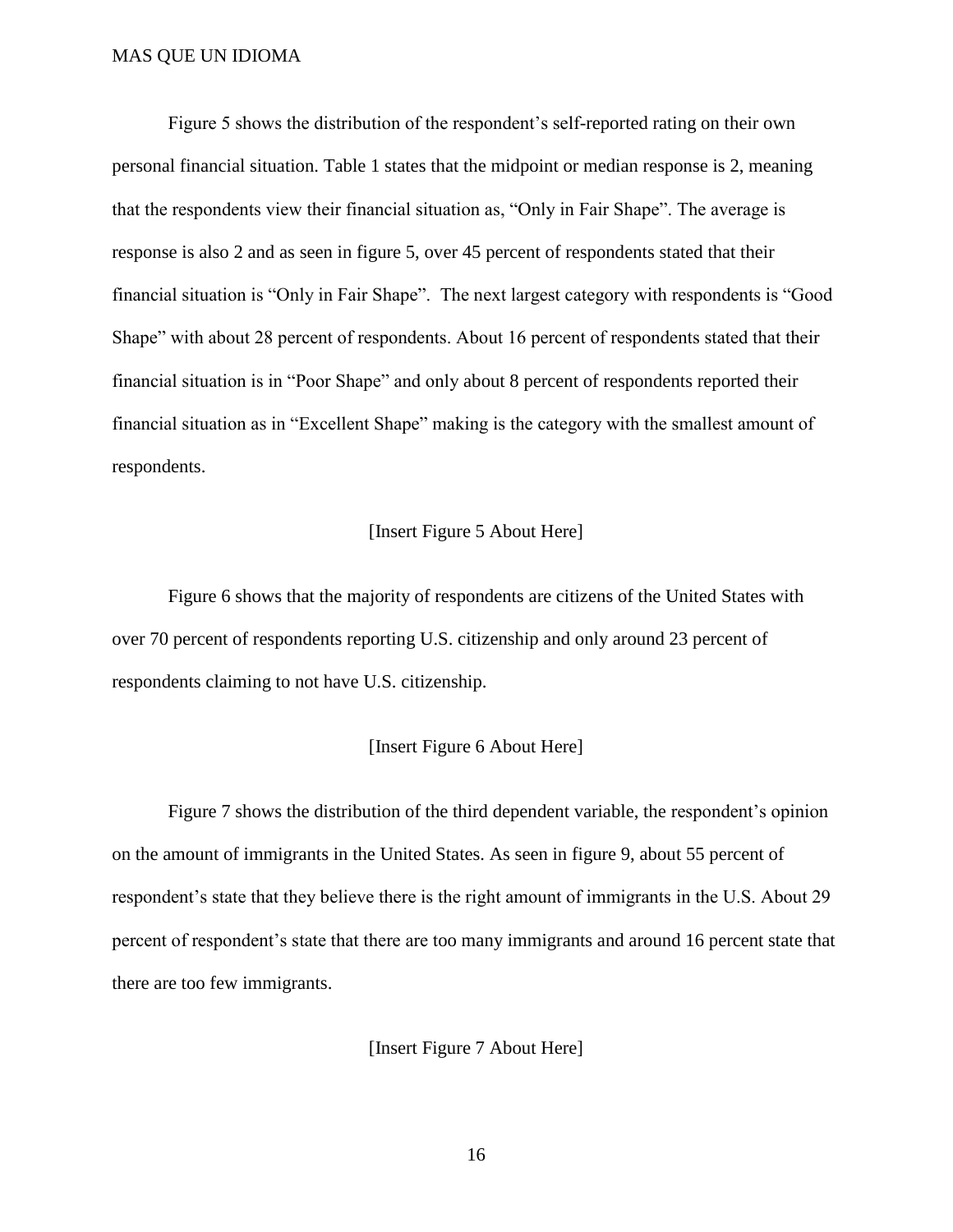#### *Bivariate Findings*

As shown in Table 2, at the *p* level of .01 there are 10 significant correlations among my variables. Interestingly, there is no significant correlation between my independent variable of Spanish Proficiency and dependent variable of Too Many Immigrants. There are no statistically significant relationships between Too Many Immigrants and the control variables of Financial Situation, and Republican.

#### [Insert Table 2]

All of the significant correlations are weak ones but range in being positive or negative. There is a positive weak correlation between the respondent being Republican and Financial Situation, meaning that respondents who identify as Republican are more likely to state that their financial situation closer to being in excellent shape. There is also an extremely weak positive correlation between the variables of Women and Too Many Immigrants. This means that respondents who are women are more likely to state that they believe there are too many immigrants in the United States. Women is so significantly correlated with Financial Situation. The correlation is a weak negative one meaning that respondents who are women are more likely to state that their financial situation is lower, closer to being in bad shape.

The control variable of U.S Citizen is significantly correlated with four other variables. The first is a weak negative correlation with Too Many Immigrants. As respondents increase in age, they are less likely to state that there are too many immigrants in the United States. U.S Citizenship is also negatively correlated with Spanish Proficiency. Interestingly, if the respondent is a U.S Citizen they are less likely they are to be proficient in Spanish. U.S.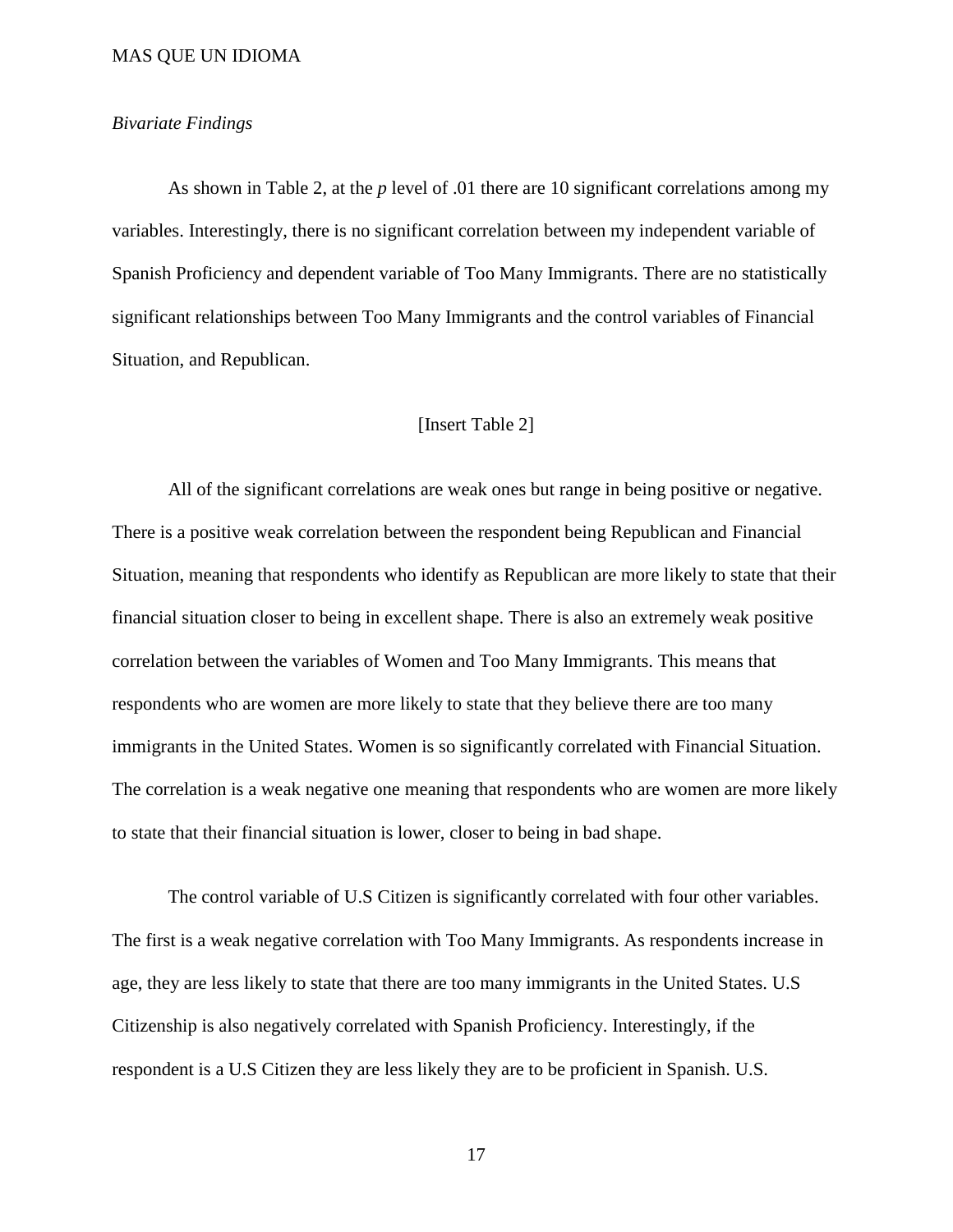Citizenship is positively correlated with Financial Situation which means that respondents who are U.S. citizens are more likely to state that their financial situation is in good shape. Lastly, U.S. Citizen is positively correlated with Republican. Respondents who are U.S Citizens are more likely to be Republican.

As shown in table 2, the last control variable of Age is significant with 3 other variables. There is a statistically significant relationship between Age and Too Many Immigrants. Respondents who are older are more likely to state that there are too many immigrants. Age is also positively correlated with Republican. This means that respondents who are older are more likely to state that they are Republican. The last significant relationship is between the variables of Age and U.S. Citizen. Respondents who are older are more likely to be U.S. citizens.

#### *Multivariate Findings*

Table 3 illustrates the results of the multivariate regression model. As shown in the table, about five percent of the variation in responses for "Too Many Immigrants" can be explained by all of the variables accounted for  $(R^2 = .045)$ . The regression equation is significant according to the *P -* value of the linear regression analysis.

#### [Insert Table 3]

Table 3 presents the unstandardized (*b*) and standardized (*β*) regression coefficients of all the variables on predicting responses for the dependent variable of Too Many Immigrants. The only variables that are significant in this regression are the control variables of U.S Citizen and Age ( $p < .01$ ). If the respondent is a U.S citizen then they will score 1.85 less than someone who is not a U.S citizen on the question of Too Many Immigrants ( $b = -185$ ). For every year the older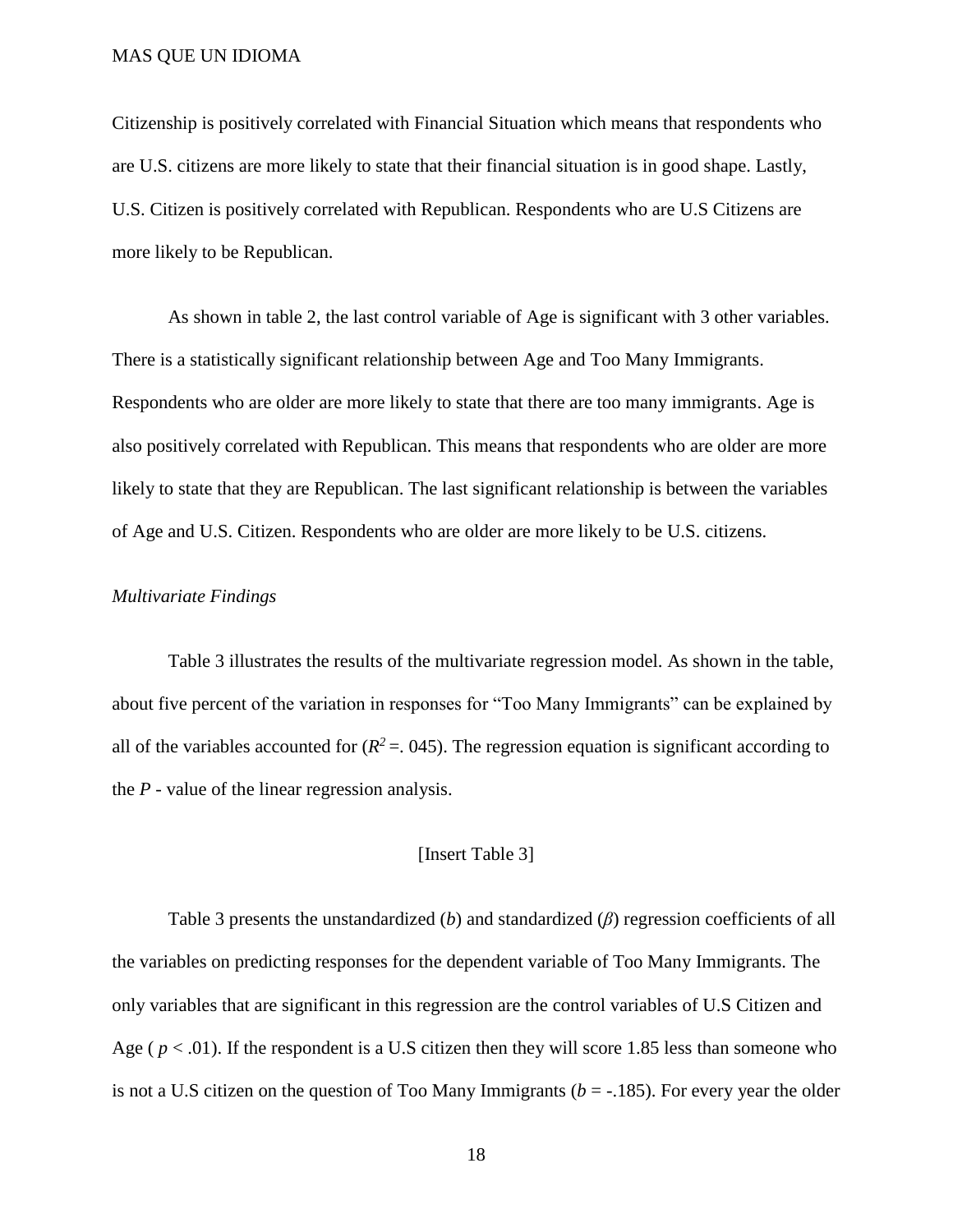a respondent is, then they score .005 points closer to stating that they believe there are too many immigrants in the U.S ( $b = .005$ ).

The standardized column helps determine which of the two significant variables is the best predictor of believing there are too many immigrants in the U.S. Based on the standardized coefficients, both U.S. Citizen ( $\beta$  = -.117) and Age ( $\beta$  = .139) are very close in significance but age is clearly a stronger predictor.

#### DISCUSSION

The results of the multivariate regression reveal that there is no significant relationship between the independent variable of Spanish Proficiency and the dependent variable of Too Many Immigrants. Therefore my hypothesis of individuals who have low scores of Spanish Proficiency are more likely to have negative attitudes towards immigration by stating that there are too many immigrants in the United States. My control variables of being a U.S. citizen and age are what proved to be significant instead.

Spanish Proficiency was treated as a possible variable to account for cultural ties, perhaps speak to generation status and overall attachment to a culture outside of the U.S. (Fisherman 1971; Tran 2010). Following this logic, then higher levels of Spanish Proficiency would lead to positive attitudes toward immigration because of that connect to a community outside of the U.S. However this is not the case at all and in this study it is not even significant.

Social Identity Theory is a framework that can help interpret and understand why these two variables of U.S Citizen and Age are overall better predictors and significant than any other variable in this study. In the process of creating in-groups and out-groups even within the Latinx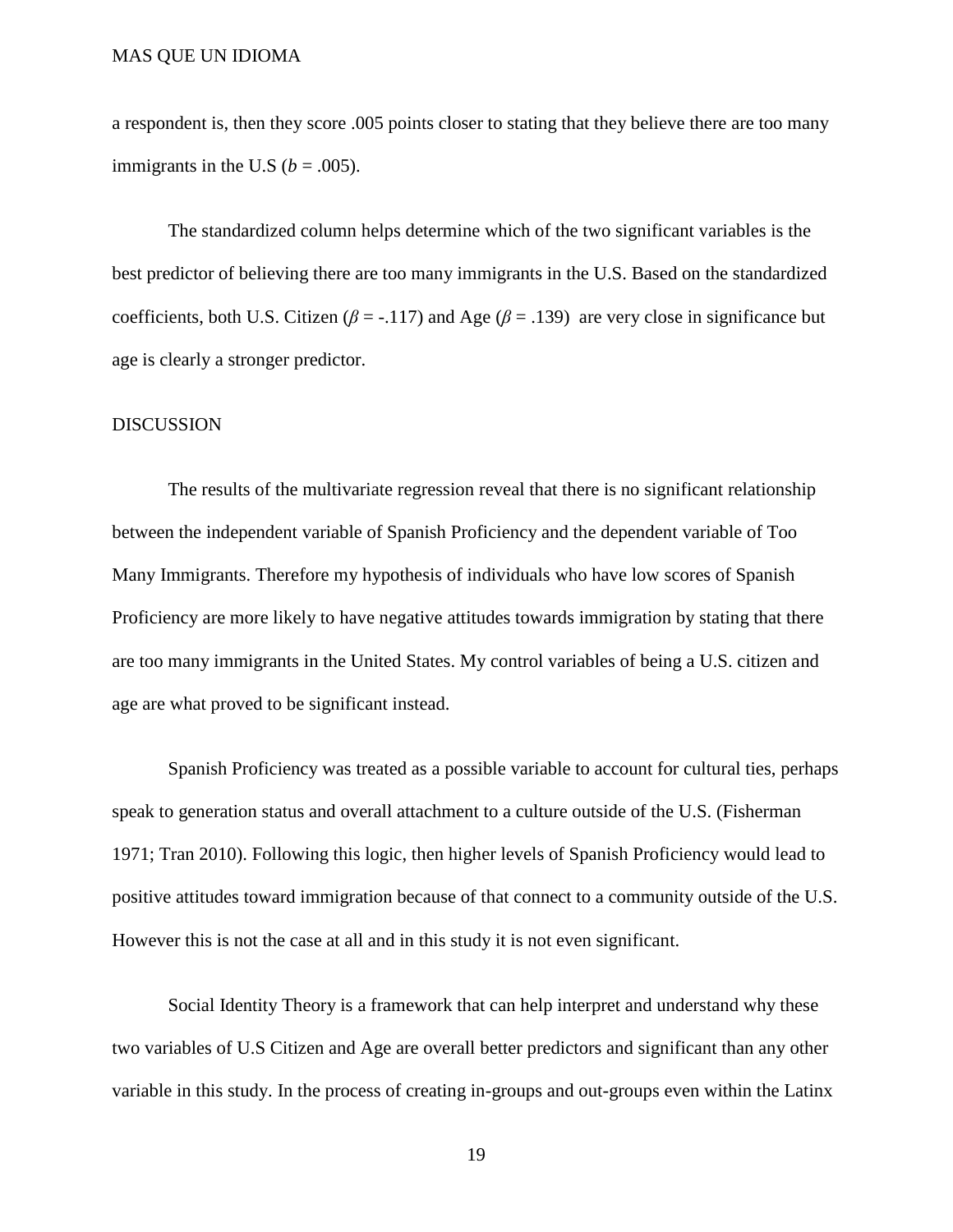community, respondents could have built their most salient identities around their age (Tajfel and Turner 1986). U.S. Citizen can speak to respondents still strongly identifying with their Latinx roots instead of their identity as a citizen of the United States.

Older individuals holding more negative attitudes towards immigration can be explained by things such as when they migrated, generation status, how long they've lived in the United States, peers and so much more. As Vega and Ortiz found (2017) ideological context can be a very influential factor. Perhaps older Latinx are being influence by peer's belief. Social comparison is also a possible explanation for the beliefs of older individuals. Individuals that migrated due to different historical circumstances may be comparing their own journeys to modern migration patterns. Social comparison can exist even within one social group.

It is also very important to keep in mind the current political climate that this survey was conducted in. Pew Research Center National Survey of Hispanics changes it's questions every year to account for different topics and themes. In 2018 the survey has several questions centered around immigration and the current Trump era. Negative rhetoric around immigration was clearly referenced and this is a possible outside influence on responses.

#### **CONCLUSION**

This study was centered on the research question of what the effect of Spanish proficiency is on attitudes towards immigration within the Latinx community. Utilizing the 2018 Pew Research National survey of Latinos a total of 1,069 respondents were analyzed. The variable of Too Many Immigrants was used as a measure of attitudes toward immigration. Spanish proficiency does not have a statistically significant relationship with believing there are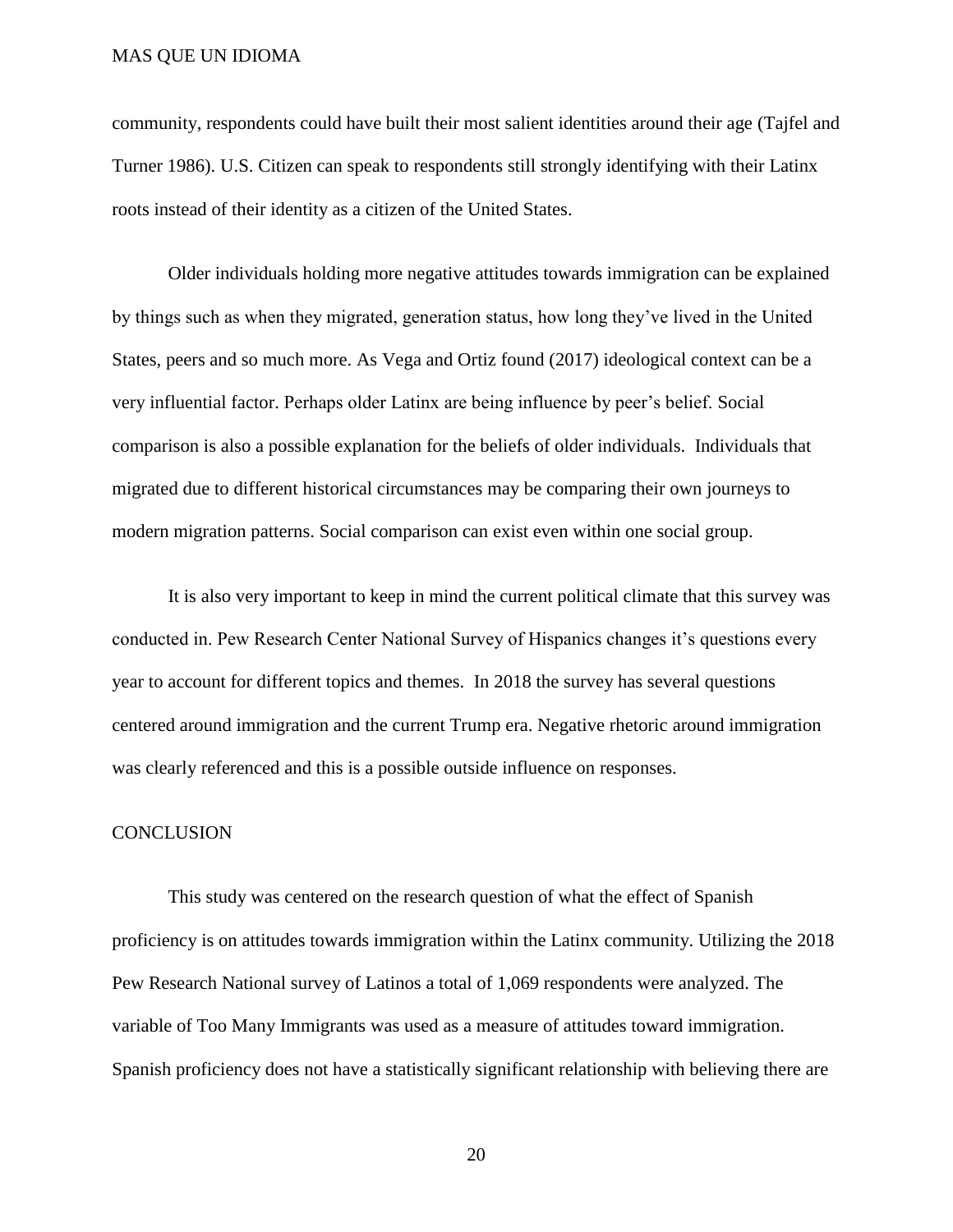too many immigrants in the U.S which means that my hypothesis was disconfirmed. Instead the control variables of being a U.S. citizen and age were found to be significant. Both variables are predictors of responses with U.S. citizenship having a negative relationship and Age having a positive one. Respondents who are U.S citizenships are less likely to believe that there are too many immigrants in the U.S while respondents who are older are more likely to believe this.

In this study, relying on Social Identity Theory (Tajfel 1978; Tajfel and Turner 1986) other identities have proven to be more significant than simply having ties to a culture. Spanish proficiency was used to help measure this cultural tie, but it was found to be insignificant. Reflecting on this, individuals are basing their identities on what feels most salient for them. For Latinx who are U.S. citizens their Latinidad and connection to it is very important. Older Latinx individuals in the study seem to have the opposite experience. The social identification aspect of Social Identity Theory is the way that individuals build their own identities and what hold most value. Social comparison is the way that social groups are compared and how individuals make sense of their own position in society.

There are many possible explanations that this study did not account for that will be addressed immediately at the end of the paper. Some of these being family reunification, the rhetoric around immigration and other frameworks such as group threat theory (Hood III and Morris 1997; Quillian, 1995).

#### *Limitations and Future Research*

The study focuses on one sole ethnic group in the United States but fails to account for many differentiation factors. There is no uniform Latinx experience and future research must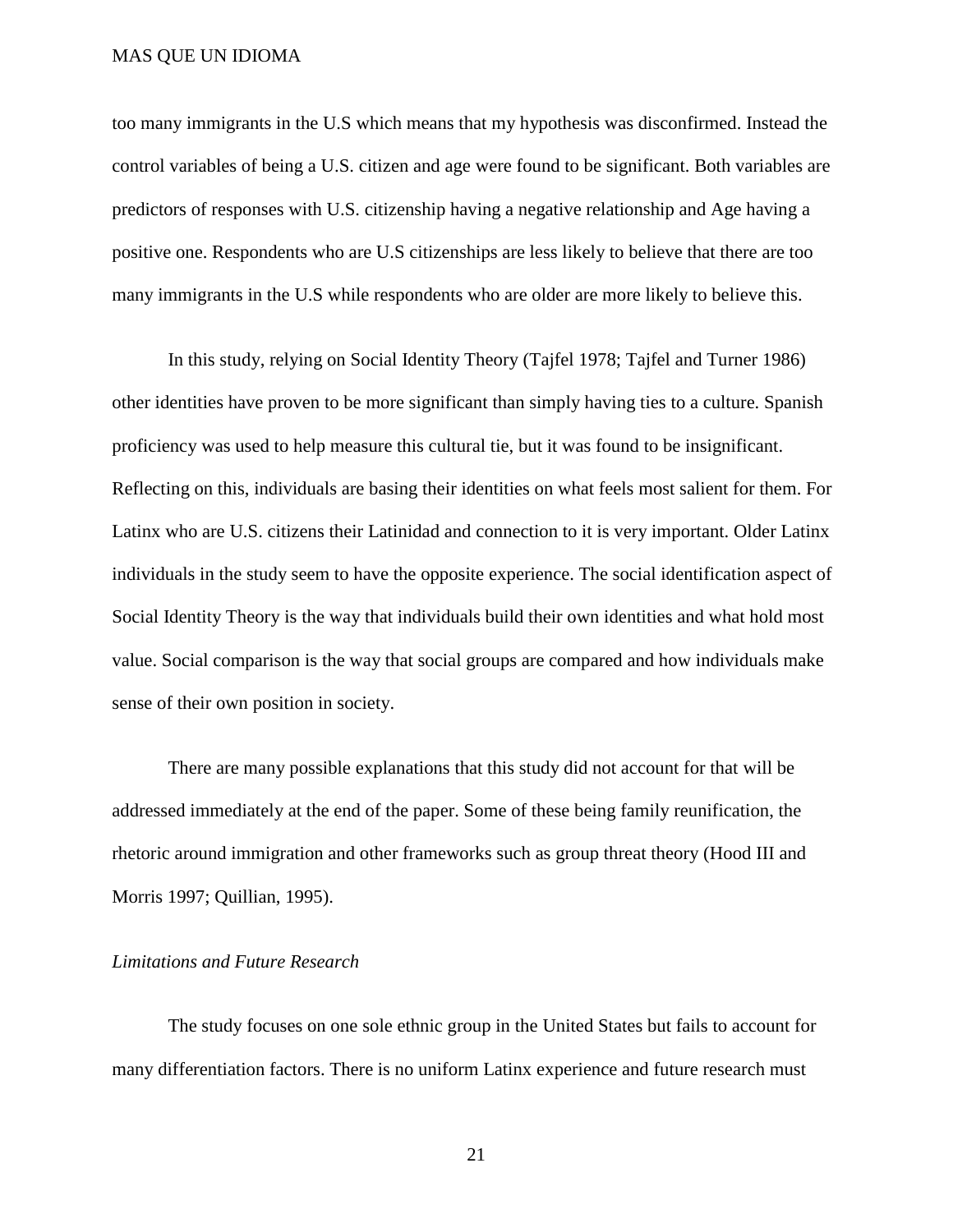account for this. The main recommendation for future research is to have a much more intersectional approach.

One of these variables not account for is generation status which could be viewed as a better measure to a culture outside of the United States. There is a lot of existing literature on the significance of generation status in relation to the Latinx community. Fisherman's (1972) fourstage model of language shift states that by the third generation the native language is completely lost. This is one way that generational status is a significant variable to include in future research. Years residing in the United States is one way that generation status can be closely measured while also measuring assimilation into U.S. culture.

This study fails to account for different documentation status outside of just being a U.S. Citizen. A more representative status would include Latinx with different documentation status such as individuals on work visas, student visas and even undocumented individuals. Accounting for undocumented Latinx can be very difficult through surveys but including a qualitative aspect to this study would help account for this.

Race is another significant variable that was not accounted for in this study. Latinx is a racialized category but within the ethnic group exists different races and therefore racial experiences. One way that future research can account for this is to have surveyor's categorize respondents and compare it to how respondents choose to identify. Social Identity Theory emphasizes significance on how individuals choose to identify. The way Latinx identify racially and are identified can give insight to racialized experiences. A qualitative aspect to future research could help create a more detailed picture of the way Latinx in the U.S. build their attitudes toward immigration.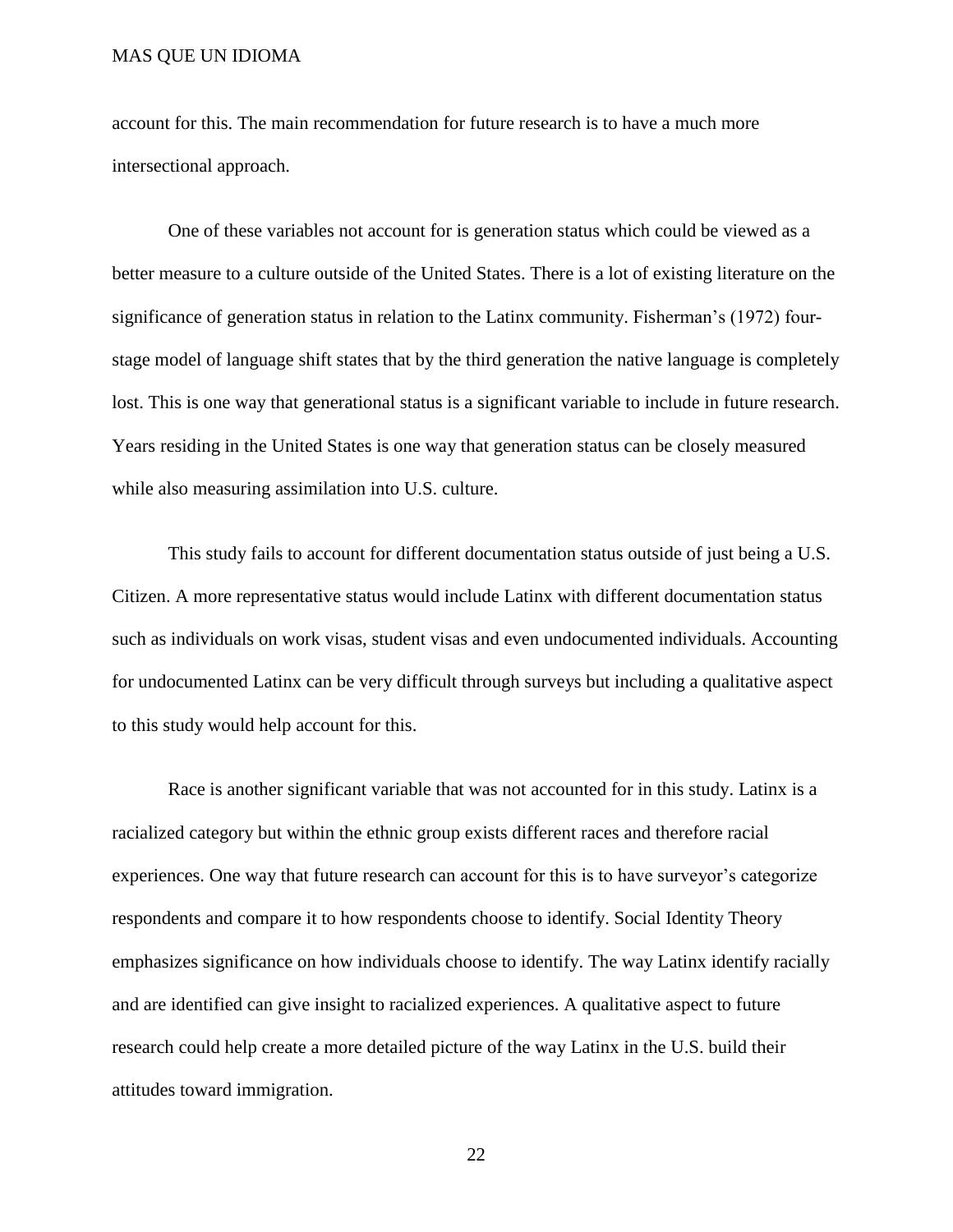This study attempted to account for the effect of Spanish proficiency on attitudes toward immigration in the Latinx community. Although Spanish proficiency was not found to be a predictor for attitudes, both age and U.S. citizenship were. This study provides a foundation for future research to be done to explore these relationships.

#### **REFERENCES**

- Akresh, Ilana R., Douglas S. Massey and Reanne Frank. 2014. "Beyond English Proficiency: Rethinking Immigrant Integration." *Social Science Research* 45:200-210.
- Berg, Justin A. 2010. "Race, class, gender, and social space: Using an intersectional approach to study immigration attitudes." *The Sociological Quarterly* 51(2):278-302.
- Berg, Justin A., and Shannon Morley. 2014. "Intersectionality and the Foreign-Born: Explaining the Variation in the Immigration Attitudes of Immigrants \*." *Race, Gender & Class* 21(3/4):32-47.
- David, Griffith. 2007. "Guestworkers, Enganchadores, and Changing Labor Relations in U.S. Rural Communities." *The Journal of Latino-Latin American Studies* 2(4):74-86.
- Fisherman, Joshua A. 1972. *The Sociology of Language: An interdisciplinary Social Science Approach to Language in Society.* New York: Newbury House Publishers.
- Flores, Antonio, Mark H. Lopez and Jens M. Krogstad. 2019. "U.S. Hispanic population reached new high in 2018, but growth has slowed." Pew Research Center.
- Fraga, Luis R., and David L. Leal. 2004. "Playing the "Latino Card": Race, Ethnicity, and National Party Politics." *Du Bois Review: Social Science Research on Race* 1(2):297-317.
- Fussell, Elizabeth. 2014. "Warmth of the Welcome: Attitudes Toward Immigrants and Immigration Policy in the United States." *The Annual Review of Sociology* 40:479-98.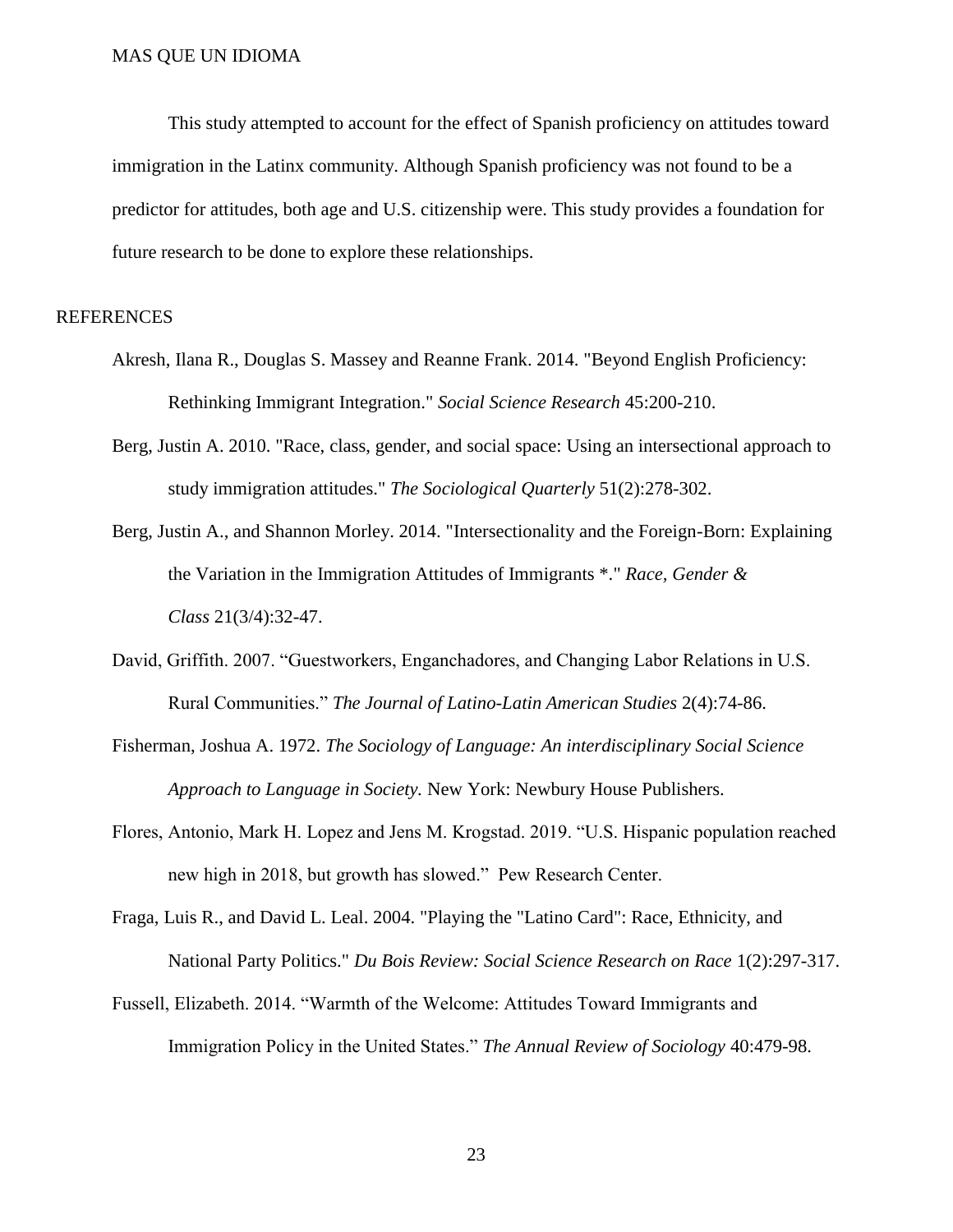- Gans, Herbert J. 1979. "Symbolic Ethnicity: The Future of Ethnic Groups and Cultures in America." *Ethnic and Racial Studies* 2(1):1-20.
- Guadalupe San, Miguel Jr., and Richard R. Valencia. 1998. "From the treaty of Guadalupe Hidalgo to Hopwood: The education plight and struggle of Mexican Americans in the Southwest." *Harvard Educational Review* 68(3):353-412.
- Hernández, Kelly Lytle. 2006. "The Crimes and Consequences of Illegal Immigration: A Cross-Border Examination of Operation Wetback, 1943 to 1954." *Western Historical Quarterly* 37:421-444.
- Hitlin, Steven, J. S. Brown and Glen H. Elder Jr. 2007. "Measuring Latinos: Racial Vs. Ethnic Classification and Self-Understandings." *Social Forces* 86(2):587-611.
- Hood III, Marvin V., and Irwin L. Morris. 1997. "¿Amigo O Enemigo?: Context, Attitudes, and Anglo Public Opinion Toward Immigration." *Social Science Quarterly* 78(2):309-323.
- Knoll, Benjamin R. 2012. "¿Compañero o Extranjero? Anti-immigrant Nativism among Latino Americans." *Social Science Quarterly* 93(4):911-31.
- Lutz, Amy. 2006. "Spanish Maintenance among English-Speaking Latino Youth: The Role of Individual and Social Characteristics." *Social Forces* 84(3):1417-33.
- Mangum, Maurice and Ray Block Jr. 2018. "Social Identity Theory and Public Opinion towards Immigration." *Social Sciences* 41(7):1-16.
- Monforti, Jessica L., and Gabriel R. Sanchez. 2010. "The Politics of Perception: An Investigation of the Presence and Sources of Perceptions of Internal Discrimination among Latinos." *Social Science Quarterly* 91(1):245-65.
- Massey, Douglas S. 1987."Understanding Mexican Migration to the United States." *American Journal of Sociology* 92(6):1372-1403.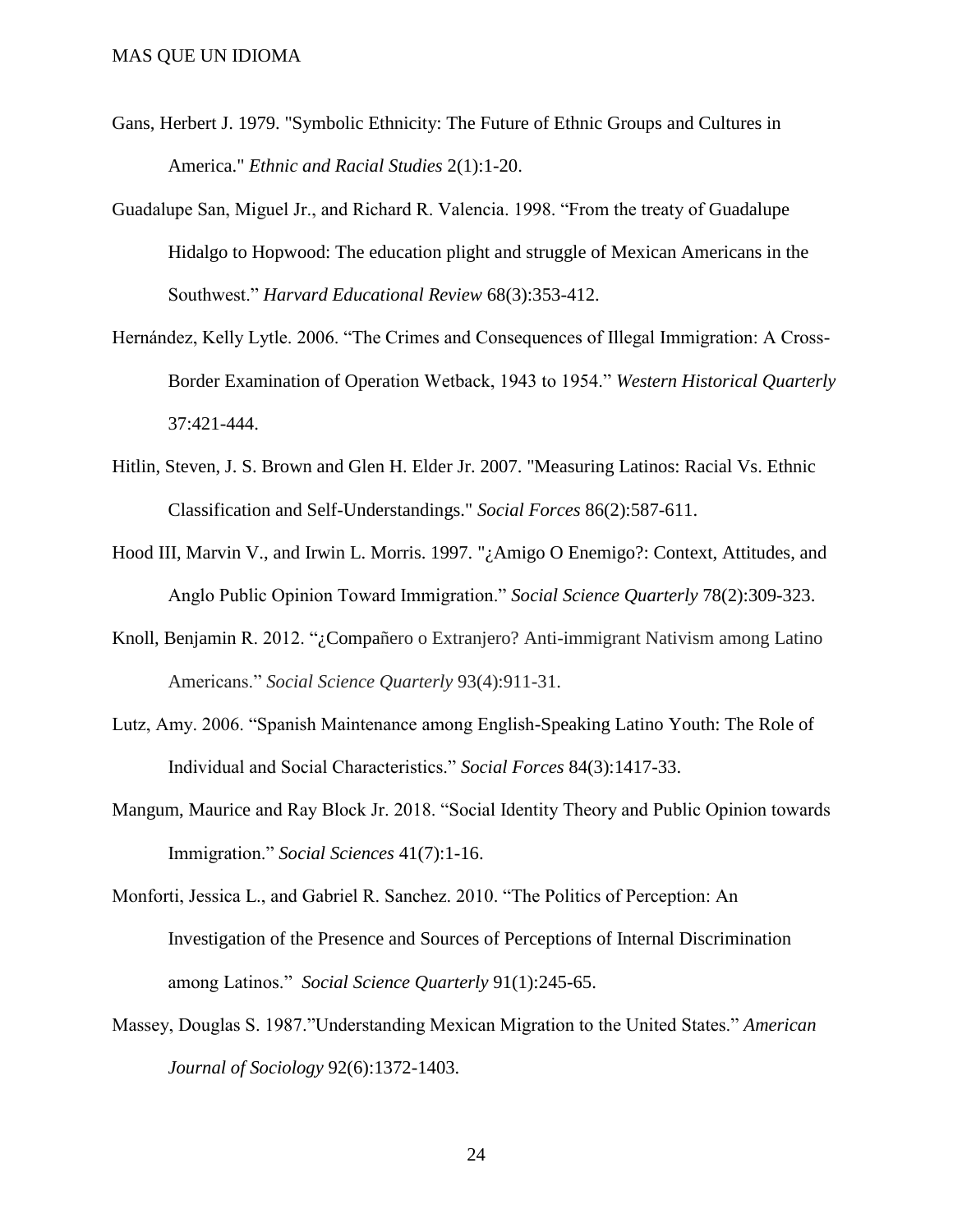- Massey, Douglas S., and Zai Liang. 1989. "The Long-Term Consequences of a Temporary Worker Program: The US Bracero Experience." *Population Research and Policy Review* 8(3):199-226.
- Newton, Lina Y. 2000. "Why Some Latinos Supported Proposition 187: Testing Economic Threat and Cultural Identity Hypotheses\*" *Social Science Quarterly* 81(1):180-93.
- Oropesa, R. S. 2015. "English, Spanish and Ethno-Racial Receptivity in a New Destination: A Case Study of Dominican Immigrants in Reading, PA." *Social Science Research* 52:132- 146.
- Pew Research Hispanic Center. 2018. *2018 National Survey of Latinos*. Washington, D.C.
- Phillipson, Robert. "English: from British empire to corporate empire." *Sociolinguistic Studies* 5(3): 441-64.
- Quillian, Lincoln. 1995. "Prejudice as a response to perceived group threat: Population composition and anti-immigrant and racial prejudice in Europe." *American Sociological Review 60(*4):586-611.
- Rocha., Rene R., Thomas Longoria, Robert D. Wrinkle, Benjamin R. Knoll, Jerry L. Polinard and James Wenzel. 2011. "Ethnic Context and Immigration Policy Preferences among Latinos and Anglos." *Social Science Quarterly* 92(1):1-19.
- Rouse, Stella M., Betina C. Wilkinson and James C. Garand. 2010. "Divided Loyalties? Understanding Variation in Latino Attitudes Toward Immigration." *Social Science Quarterly* 91(3):856-882.
- Rumbaut, Rubén G., Douglas S. Massey and Fran D. Bean. 2006. "Linguistic Life Expectancies: Immigrant Language Retention in Southern California." *Population and Development Review* 32(3):447-60.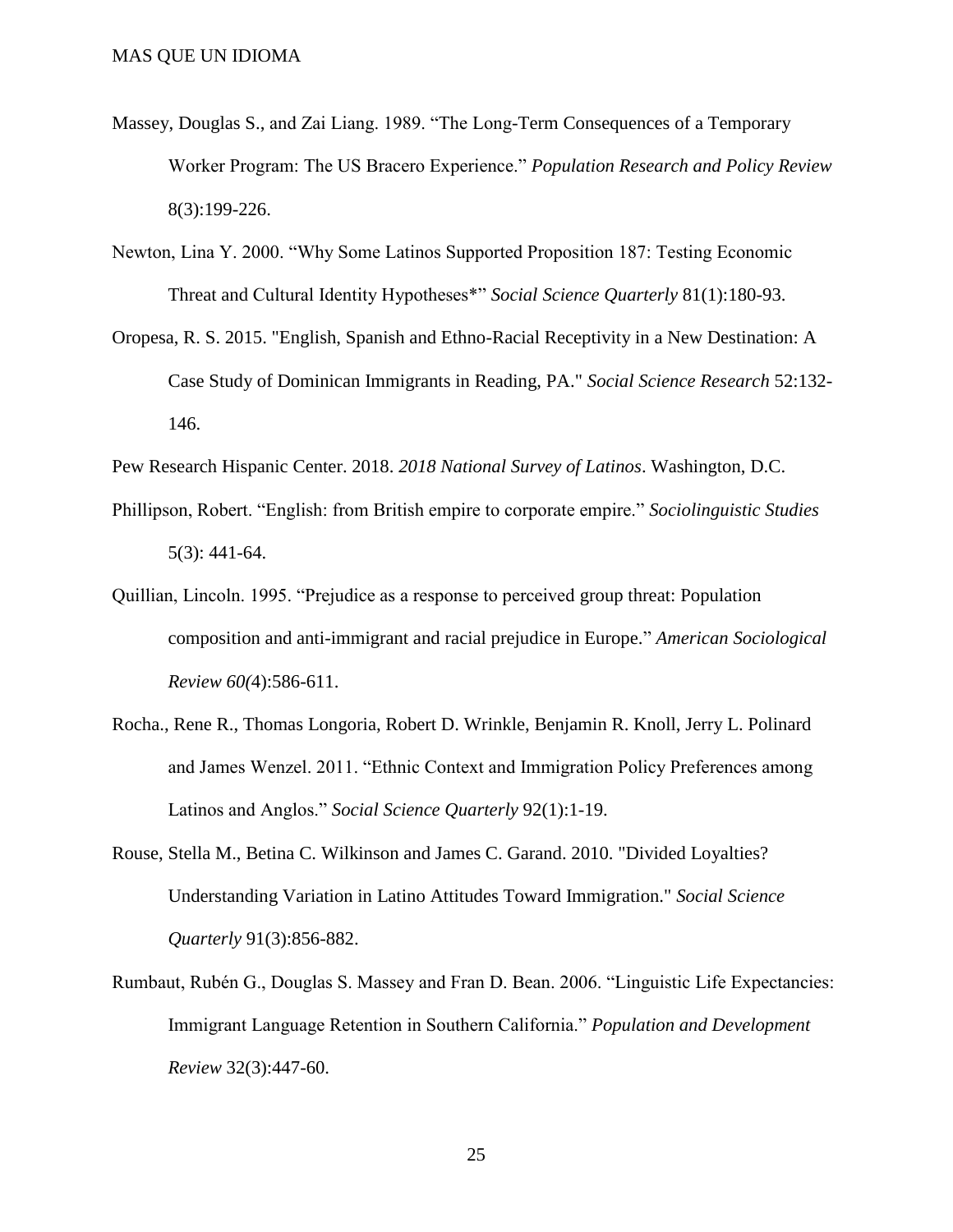- Skop, Emily H. 2001. "Race and Place in the Adaptation of Mariel Exiles." *International Migration Review* 35(2):449-471.
- Stringer, Amy. 2018. "Crossing the Border: Latino Attitudes Toward Immigration Policy." *Journal of International Migration and Integration* 19(3):701-715.
- Tajfel, Henri. 1978. "Social categorization processes and group behavior" Pp. 27–60 in *Social Categorization, Social Identity, and Social Comparisons,* edited by Henri Tajfel. London: Academic Press.
- Tajfel, Henri, and John Turner. 1986. "The Social Identity Theory of Intergroup Behavior" Pp. 7–24 in *Psychology of Intergroup Relations*, edited by William Austin and Stephen Worchel. Chicago: Nelson Hall Publishers.
- Torres, Vasti. 2004. "The Diversity among Us: Puerto Ricans, Cuban Americans, Caribbean Americans, and Central and South Americans." *New Directions for Student Services* 2004(105):5-16.
- Tran, Van C. 2010. "English Gain Vs. Spanish Loss? Language Assimilation among Second-Generation Latinos in Young Adulthood." *Social Forces* 89(1):257-284
- Vega, Irene I., and Vilma Ortiz. 2017. "Mexican Americans and Immigration Attitudes: A Cohort Analysis of Assimilation and Group Consciousness." *Social Problems* 65(2):137- 53.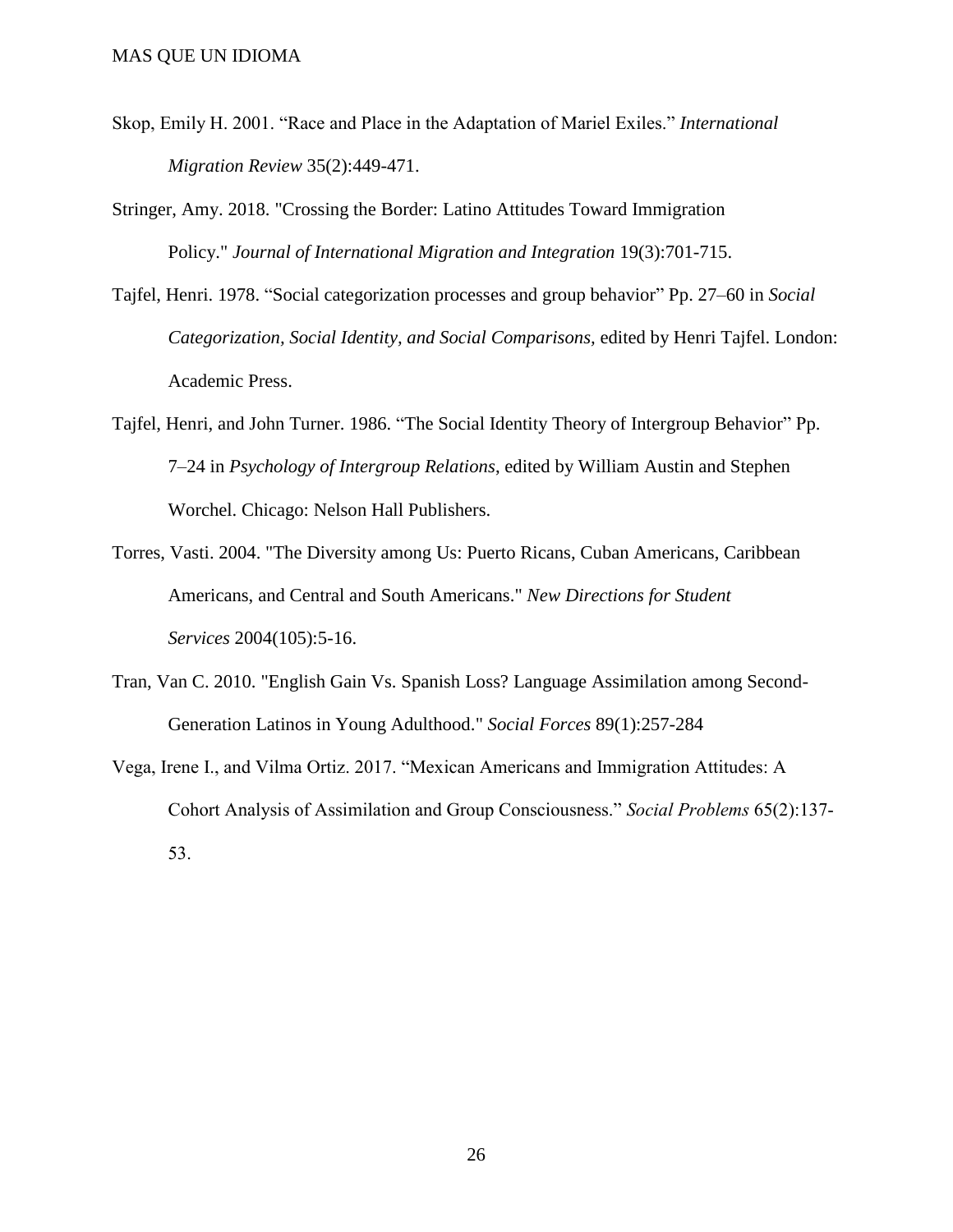| Variable                   | Mean  | Median | Std. Dev |  |
|----------------------------|-------|--------|----------|--|
| Too Many Immigrants        | 2.13  | 2.00   | .66      |  |
| <b>Spanish Proficiency</b> | 6.18  | 6.00   | 1.85     |  |
| <b>Financial Situation</b> | 2.29  | 2.00   | .83      |  |
| Republican                 | 1.71  | 2.00   | .71      |  |
| Women                      | .42   | .00.   | .50      |  |
| <b>U.S Citizen</b>         | .77   | 1.00   | .42      |  |
| Age                        | 46.90 | 47.00  | 17.50    |  |

### **Table 1.** Means, Medians, and Standard Deviations for Variables ( $N = 1062$ )

**Table 2.** Correlations (*r*) Between Attitudes Towards Immigration and Six Variables (listwise deletion,  $N = 1062$ 

| Variable                   | <b>Spanish Proficiency</b> | Financial<br>Situation | Republican | Women    | <b>U.S Citizen</b>   | Age     |
|----------------------------|----------------------------|------------------------|------------|----------|----------------------|---------|
| Too Many<br>Immigrants     | $-.058$                    | $-.039$                | .050       | $.083*$  | $-.091*$             | $.152*$ |
| <b>Spanish Proficiency</b> |                            | $-.005$                | $-.077$    | .075     | $-.141$ <sup>*</sup> | $-.033$ |
| <b>Financial Situation</b> |                            |                        | $.114*$    | $-.099*$ | $.135*$              | $-.057$ |
| Republican                 |                            |                        |            | .017     | $.204*$              | $.168*$ |
| Women                      |                            |                        |            |          | .025                 | $.111*$ |
| <b>U.S Citizen</b>         |                            |                        |            |          |                      | .048    |

*\* p* < .01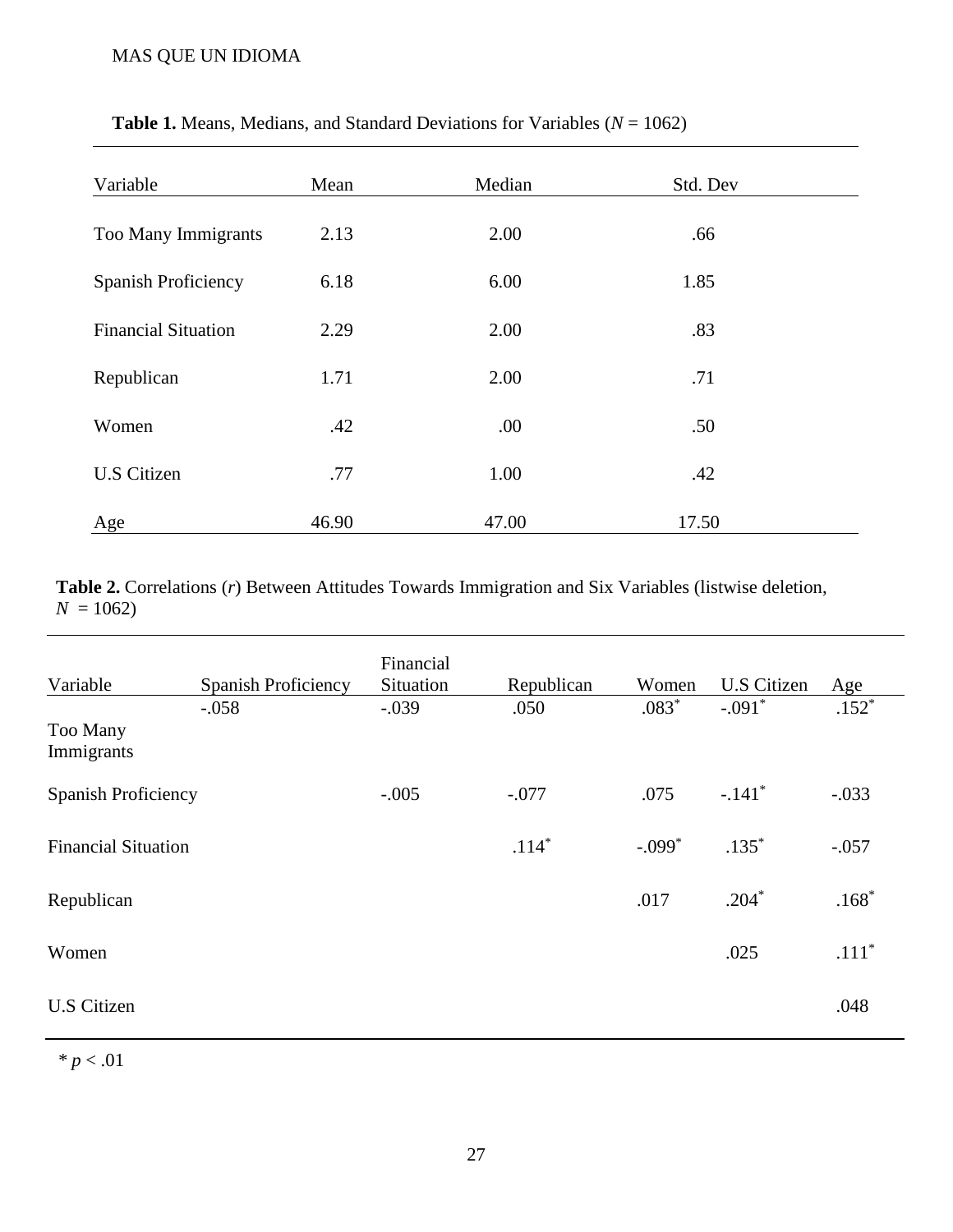## **Table 3. Regression of Too Many Immigrants on All Variables**

| Variable                   | $\boldsymbol{b}$ | ß        |  |
|----------------------------|------------------|----------|--|
| Spanish Proficiency        | $-.026$          | $-.073$  |  |
| <b>Financial Situation</b> | $-.011$          | $-.014$  |  |
| Republican                 | .042             | .045     |  |
| Women                      | .099             | .073     |  |
| <b>U.S Citizen</b>         | $-.185$          | $-.117*$ |  |
| Age                        | .005             | $.139*$  |  |
| Constant                   | 2.095            |          |  |

 $R^2 = .045$ ; *F* (6, 1062) = 8.341; *p* < . 01  $* p < .01$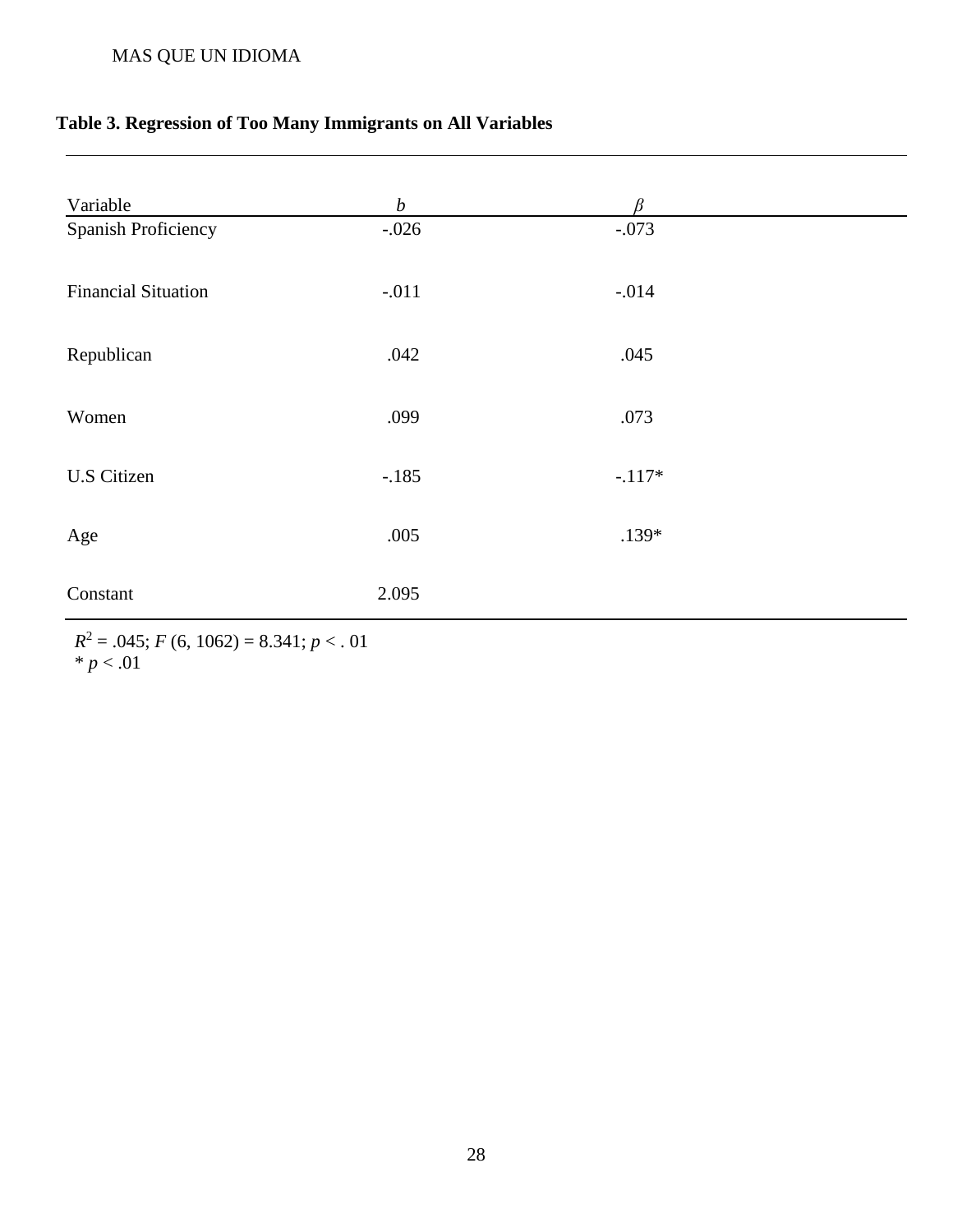

*Figure 1. Bar Graph of Scores on Spanish Proficiency Index*



*Figure 2. Bar Graph of Respondent's Age*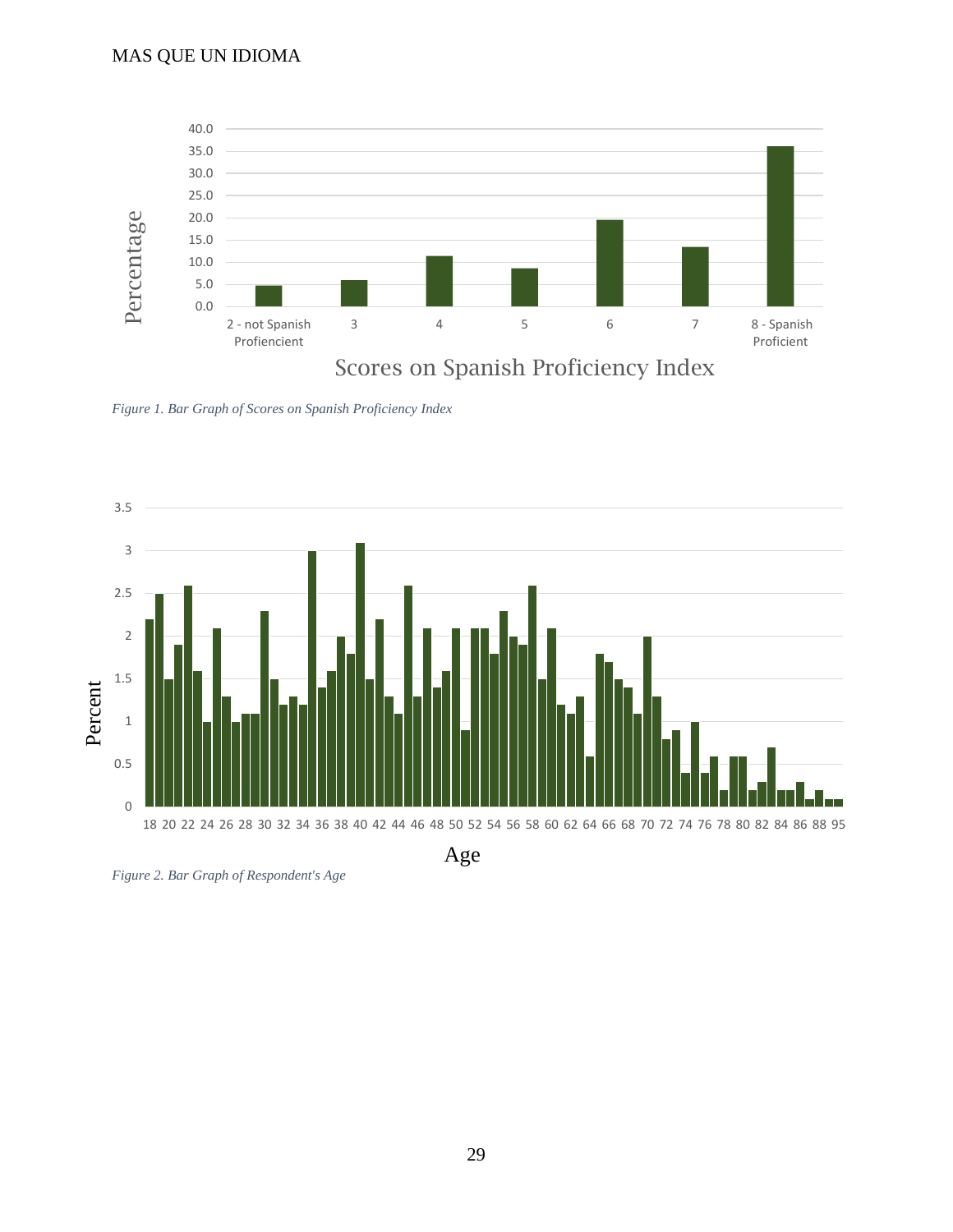

*Figure 3. Bar Graph of Respondent's Political Affiliation*



*Figure 4. Bar Graph of Respondent's Gender*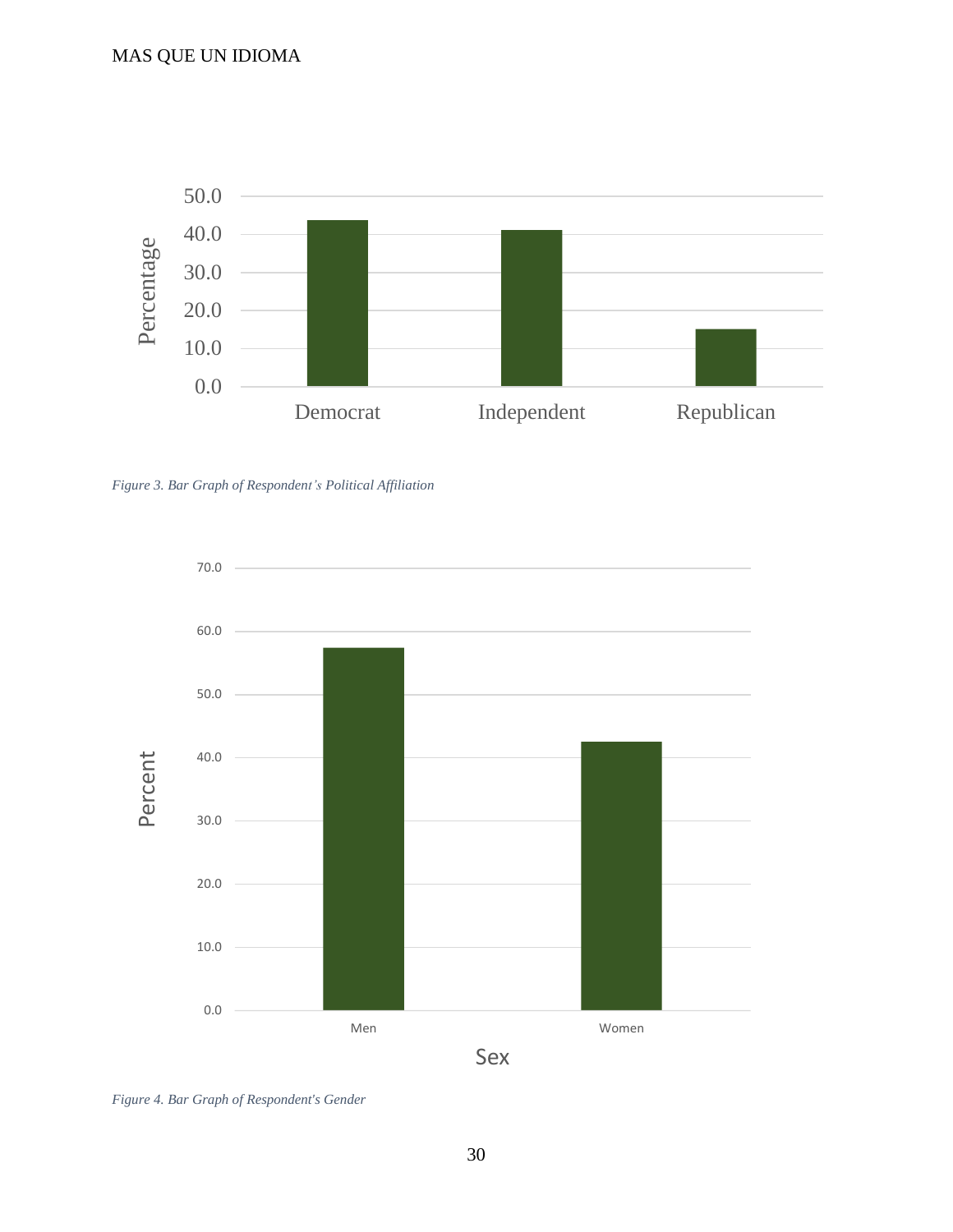

*Figure 5. Bar Graph of Financial Situation*



*Figure 6. Bar Graph of Respondent's Citizenship Status*